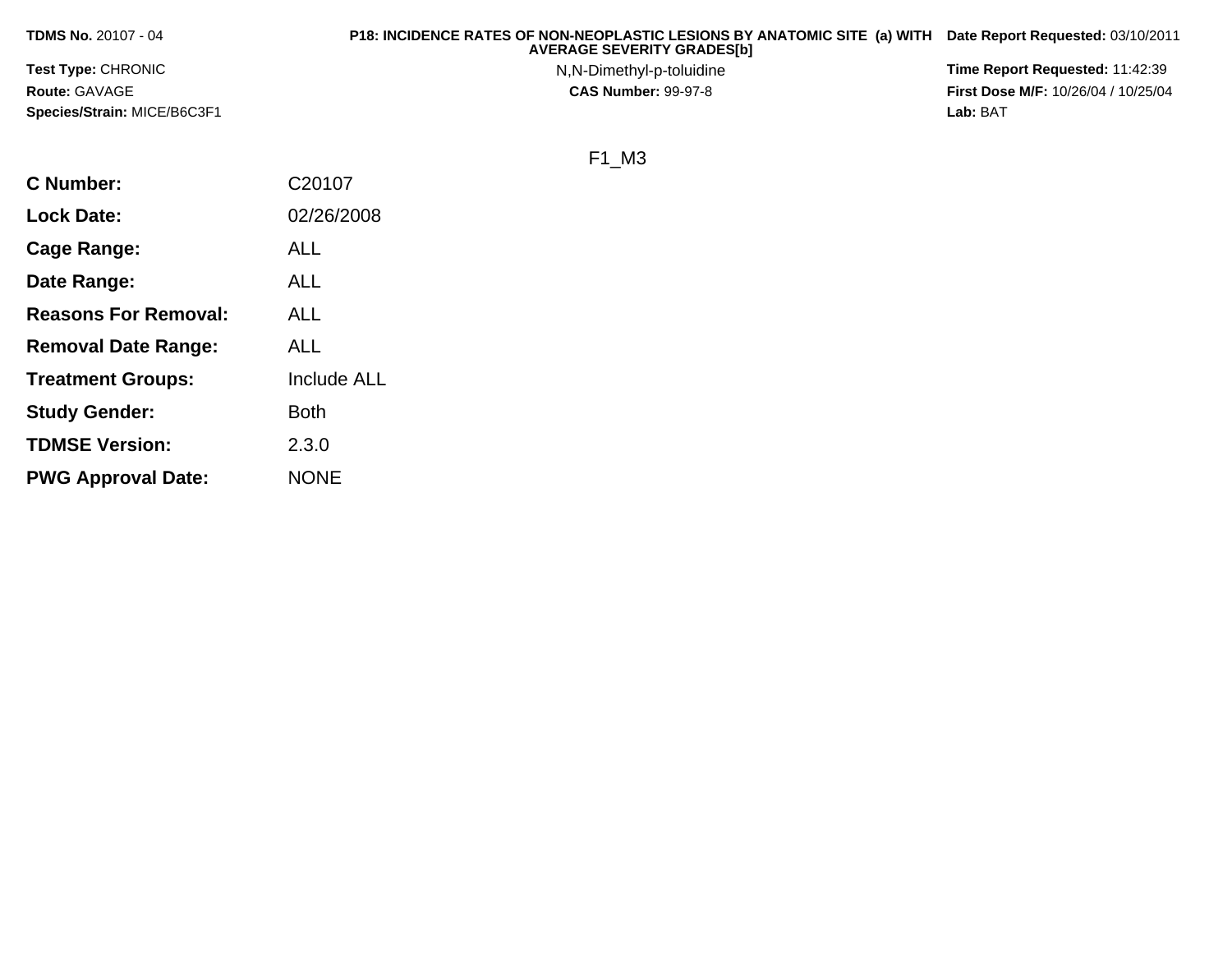| <b>TDMS No. 20107 - 04</b>              |              | P18: INCIDENCE RATES OF NON-NEOPLASTIC LESIONS BY ANATOMIC SITE (a) WITH Date Report Requested: 03/10/2011 |                                                               |                 |                                     |
|-----------------------------------------|--------------|------------------------------------------------------------------------------------------------------------|---------------------------------------------------------------|-----------------|-------------------------------------|
| Test Type: CHRONIC                      |              |                                                                                                            | <b>AVERAGE SEVERITY GRADES[b]</b><br>N,N-Dimethyl-p-toluidine |                 | Time Report Requested: 11:42:39     |
| Route: GAVAGE                           |              |                                                                                                            | <b>CAS Number: 99-97-8</b>                                    |                 | First Dose M/F: 10/26/04 / 10/25/04 |
| Species/Strain: MICE/B6C3F1             |              |                                                                                                            |                                                               |                 | Lab: BAT                            |
| <b>B6C3F1 MICE MALE</b>                 | 0 MG/KG      | 6 MG/KG                                                                                                    | 20 MG/KG                                                      | <b>60 MG/KG</b> |                                     |
| <b>Disposition Summary</b>              |              |                                                                                                            |                                                               |                 |                                     |
| <b>Animals Initially In Study</b>       | 50           | 50                                                                                                         | 50                                                            | 50              |                                     |
| <b>Early Deaths</b>                     |              |                                                                                                            |                                                               |                 |                                     |
| <b>Dosing Accident</b>                  | $\mathbf{2}$ |                                                                                                            |                                                               |                 |                                     |
| <b>Moribund Sacrifice</b>               | 5            | 4                                                                                                          | 11                                                            | 14              |                                     |
| <b>Natural Death</b>                    | 9            | 10                                                                                                         | 8                                                             |                 |                                     |
| <b>Survivors</b>                        |              |                                                                                                            |                                                               |                 |                                     |
| <b>Natural Death</b>                    | 1            |                                                                                                            |                                                               |                 |                                     |
| <b>Terminal Sacrifice</b>               | 33           | 36                                                                                                         | 31                                                            | 36              |                                     |
| <b>Animals Examined Microscopically</b> | 50           | 50                                                                                                         | 50                                                            | 50              |                                     |
| <b>ALIMENTARY SYSTEM</b>                |              |                                                                                                            |                                                               |                 |                                     |
| Esophagus                               | (50)         | (50)                                                                                                       | (50)                                                          | (50)            |                                     |
| Necrosis                                | 1[4.0]       |                                                                                                            |                                                               |                 |                                     |
| Perforation                             | $\mathbf{1}$ |                                                                                                            |                                                               |                 |                                     |
| Periesophageal Tissue, Inflammation     | 2[1.5]       |                                                                                                            |                                                               |                 |                                     |
| Gallbladder                             | (49)         | (50)                                                                                                       | (47)                                                          | (49)            |                                     |
| Intestine Large, Cecum                  | (50)         | (50)                                                                                                       | (50)                                                          | (50)            |                                     |
| Intestine Large, Colon                  | (50)         | (50)                                                                                                       | (50)                                                          | (50)            |                                     |
| Intestine Large, Rectum                 | (50)         | (50)                                                                                                       | (50)                                                          | (50)            |                                     |
| Intestine Small, Duodenum               | (50)         | (50)                                                                                                       | (50)                                                          | (50)            |                                     |
| Intestine Small, Ileum                  | (50)         | (50)                                                                                                       | (50)                                                          | (50)            |                                     |
| Intestine Small, Jejunum                | (50)         | (50)                                                                                                       | (50)                                                          | (50)            |                                     |
| Peyer's Patch, Hyperplasia              |              | 1[3.0]                                                                                                     |                                                               |                 |                                     |
| Liver                                   | (50)         | (50)                                                                                                       | (50)                                                          | (50)            |                                     |
| Angiectasis                             | 3[1.0]       | 1[1.0]                                                                                                     |                                                               |                 |                                     |
| <b>Basophilic Focus</b>                 | 5            | 11                                                                                                         | 8                                                             | $\overline{c}$  |                                     |
| Clear Cell Focus                        | 15           | 22                                                                                                         | 15                                                            | 7               |                                     |
| Eosinophilic Focus                      | 25           | $30\,$                                                                                                     | 39                                                            | 43              |                                     |
| <b>Fatty Change</b>                     |              | 3[2.7]                                                                                                     | 1[2.0]                                                        | 2[2.0]          |                                     |
| Hematopoietic Cell Proliferation        | 4[1.3]       | 1[1.0]                                                                                                     | 4[1.8]                                                        | 1[2.0]          |                                     |
| Inflammation, Chronic Active            | 23 [1.0]     | 22 [1.0]                                                                                                   | 18 [1.2]                                                      | 19 [1.1]        |                                     |
| Mineralization                          |              | 1[1.0]                                                                                                     | 1[1.0]                                                        | 1[2.0]          |                                     |
| Mitotic Alteration                      | 1[1.0]       | 1[1.0]                                                                                                     | 2[1.0]                                                        | 1[2.0]          |                                     |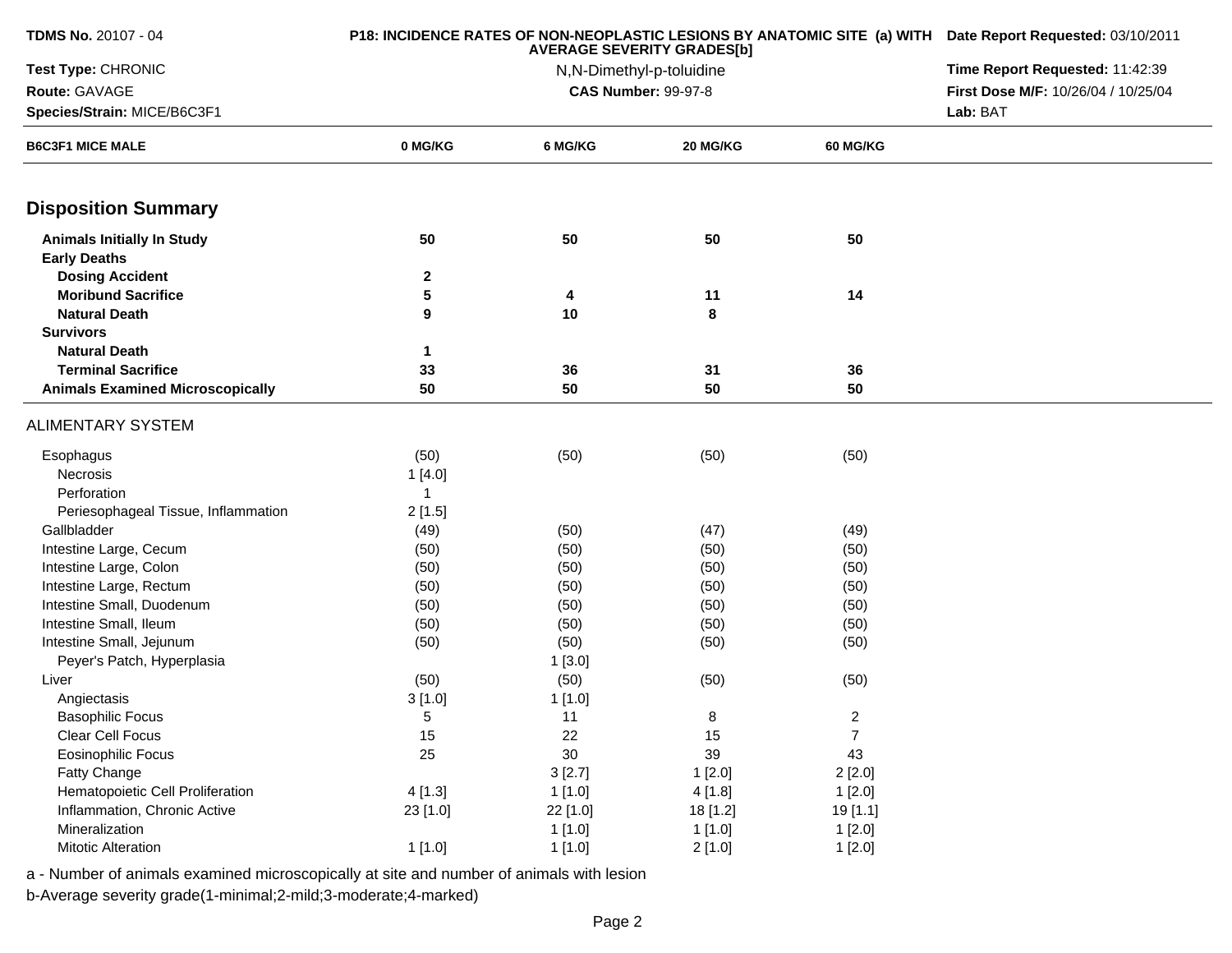| <b>TDMS No. 20107 - 04</b>  |          | <b>P18: INCIDENCE RATES OF NON-NEOPLASTIC LESIONS BY ANATOMIC SITE (a) WITH Date Report Requested: 03/10/2011</b><br><b>AVERAGE SEVERITY GRADES[b]</b> |                                                        |                 |                                     |  |  |
|-----------------------------|----------|--------------------------------------------------------------------------------------------------------------------------------------------------------|--------------------------------------------------------|-----------------|-------------------------------------|--|--|
| Test Type: CHRONIC          |          | Time Report Requested: 11:42:39                                                                                                                        |                                                        |                 |                                     |  |  |
| Route: GAVAGE               |          |                                                                                                                                                        | N,N-Dimethyl-p-toluidine<br><b>CAS Number: 99-97-8</b> |                 | First Dose M/F: 10/26/04 / 10/25/04 |  |  |
| Species/Strain: MICE/B6C3F1 |          |                                                                                                                                                        |                                                        |                 | Lab: BAT                            |  |  |
| <b>B6C3F1 MICE MALE</b>     | 0 MG/KG  | 6 MG/KG                                                                                                                                                | 20 MG/KG                                               | <b>60 MG/KG</b> |                                     |  |  |
|                             |          |                                                                                                                                                        |                                                        |                 |                                     |  |  |
| Mixed Cell Focus            | 21       | 25                                                                                                                                                     | 17                                                     | 12              |                                     |  |  |
| Necrosis                    | 9[1.6]   | 8[2.5]                                                                                                                                                 | 7[1.9]                                                 | 10 [2.0]        |                                     |  |  |
| Pigmentation                |          | 3[1.0]                                                                                                                                                 | 2[2.0]                                                 | 2[1.5]          |                                     |  |  |
| Bile Duct, Cyst             |          | 1[1.0]                                                                                                                                                 | 1[2.0]                                                 |                 |                                     |  |  |
| Bile Duct, Hyperplasia      | 1[1.0]   | 1[1.0]                                                                                                                                                 | 2[1.0]                                                 |                 |                                     |  |  |
| Centrilobular, Degeneration | 1[2.0]   |                                                                                                                                                        | 1[3.0]                                                 |                 |                                     |  |  |
| Hepatocyte, Hypertrophy     | 1[1.0]   | 9[1.2]                                                                                                                                                 | 11 [1.9]                                               | 16 [2.1]        |                                     |  |  |
| Hepatocyte, Karyomegaly     | 1[1.0]   |                                                                                                                                                        |                                                        |                 |                                     |  |  |
| Kupffer Cell, Hyperplasia   |          |                                                                                                                                                        |                                                        | 1[2.0]          |                                     |  |  |
| Oval Cell, Hyperplasia      | 1[1.0]   |                                                                                                                                                        | 1[2.0]                                                 | 2[1.0]          |                                     |  |  |
| Mesentery                   | (4)      | (3)                                                                                                                                                    | (5)                                                    | (2)             |                                     |  |  |
| Inflammation, Suppurative   | 1[4.0]   |                                                                                                                                                        |                                                        |                 |                                     |  |  |
| Fat, Necrosis               | 2[2.0]   | 3[1.7]                                                                                                                                                 | 5[2.0]                                                 | 2[3.0]          |                                     |  |  |
| Vein, Thrombosis            | 1[3.0]   |                                                                                                                                                        |                                                        |                 |                                     |  |  |
| Pancreas                    | (50)     | (50)                                                                                                                                                   | (50)                                                   | (50)            |                                     |  |  |
| Atrophy                     |          | 1[1.0]                                                                                                                                                 | 1[4.0]                                                 | 1[4.0]          |                                     |  |  |
| <b>Basophilic Focus</b>     |          |                                                                                                                                                        | 1[1.0]                                                 |                 |                                     |  |  |
| Inflammation                |          |                                                                                                                                                        | 1[1.0]                                                 |                 |                                     |  |  |
| Acinus, Hyperplasia         |          |                                                                                                                                                        |                                                        | 1[1.0]          |                                     |  |  |
| Duct, Cyst                  |          |                                                                                                                                                        | 1[4.0]                                                 | 2[3.0]          |                                     |  |  |
| <b>Salivary Glands</b>      | (50)     | (50)                                                                                                                                                   | (50)                                                   | (50)            |                                     |  |  |
| Fibrosis                    | 1[1.0]   |                                                                                                                                                        |                                                        |                 |                                     |  |  |
| Stomach, Forestomach        | (50)     | (50)                                                                                                                                                   | (50)                                                   | (50)            |                                     |  |  |
| Erosion                     | 2[1.0]   | 1[2.0]                                                                                                                                                 |                                                        |                 |                                     |  |  |
| Hemorrhage                  |          |                                                                                                                                                        |                                                        | 1[3.0]          |                                     |  |  |
| Inflammation                | 13 [1.8] | 12 [2.4]                                                                                                                                               | 13 [2.6]                                               | 8[2.1]          |                                     |  |  |
| Necrosis                    |          |                                                                                                                                                        |                                                        | 1[1.0]          |                                     |  |  |
| Ulcer                       | 5[1.4]   | 4[2.0]                                                                                                                                                 | 5[2.0]                                                 | 5[2.2]          |                                     |  |  |
| Epithelium, Hyperplasia     | 14 [2.3] | 14 [2.7]                                                                                                                                               | 17 [2.5]                                               | 11 [2.5]        |                                     |  |  |
| Stomach, Glandular          |          |                                                                                                                                                        |                                                        |                 |                                     |  |  |
| Inflammation                | (50)     | (50)<br>1[3.0]                                                                                                                                         | (50)                                                   | (50)            |                                     |  |  |
| Mineralization              |          |                                                                                                                                                        | 1[1.0]                                                 |                 |                                     |  |  |
|                             |          |                                                                                                                                                        | 1[2.0]                                                 |                 |                                     |  |  |
| Epithelium, Necrosis        | 1[1.0]   | 1[2.0]                                                                                                                                                 | 1[2.0]                                                 |                 |                                     |  |  |
| Tongue                      | (2)      | (0)                                                                                                                                                    | (0)                                                    | (0)             |                                     |  |  |
| Angiectasis                 | 1[3.0]   |                                                                                                                                                        |                                                        |                 |                                     |  |  |
| Cyst                        | 1[2.0]   |                                                                                                                                                        |                                                        |                 |                                     |  |  |

a - Number of animals examined microscopically at site and number of animals with lesion

b-Average severity grade(1-minimal;2-mild;3-moderate;4-marked)

**TDMS No.** 20107 - 04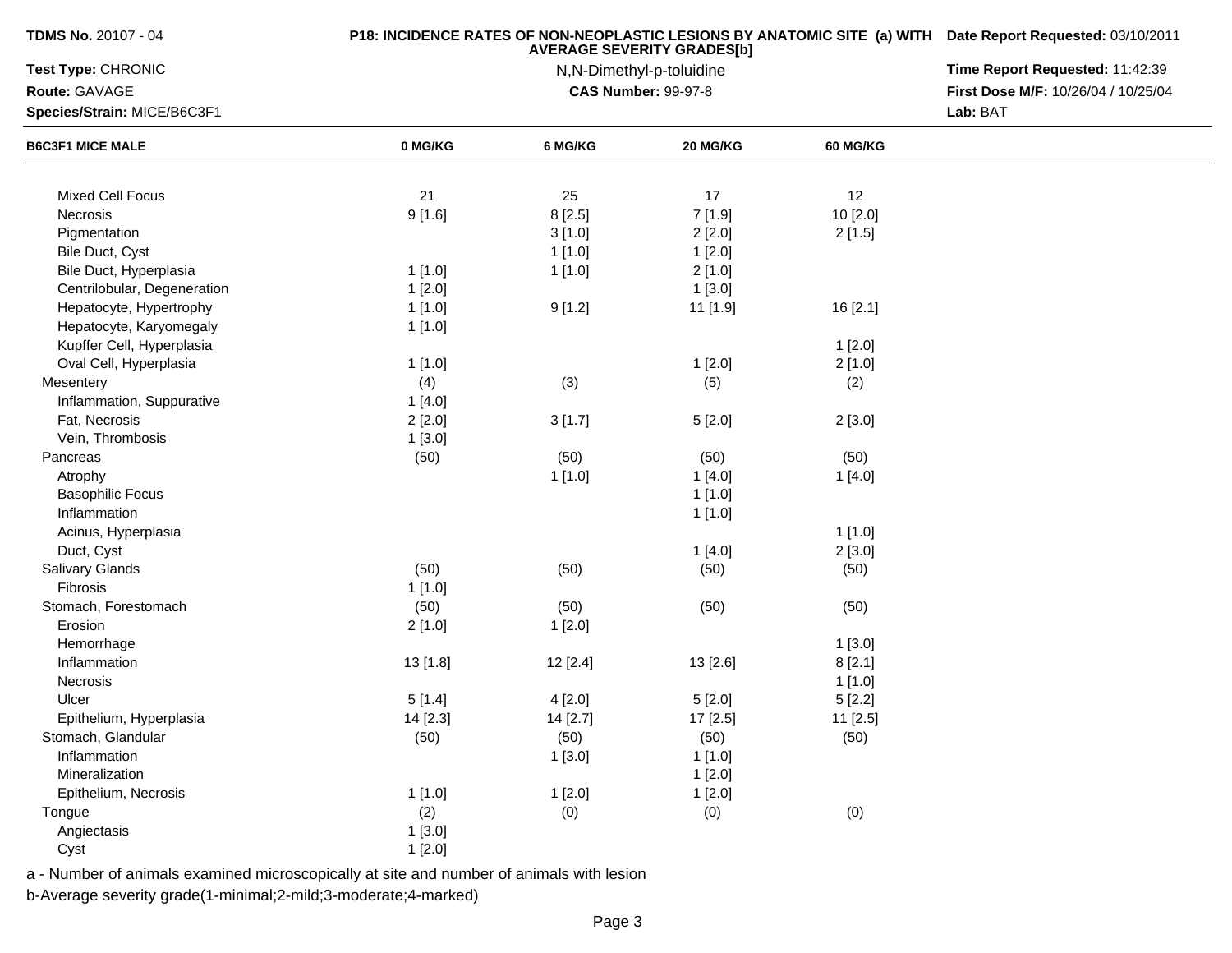| <b>TDMS No. 20107 - 04</b>          |          | P18: INCIDENCE RATES OF NON-NEOPLASTIC LESIONS BY ANATOMIC SITE (a) WITH Date Report Requested: 03/10/2011 |                            |          |                                     |
|-------------------------------------|----------|------------------------------------------------------------------------------------------------------------|----------------------------|----------|-------------------------------------|
| Test Type: CHRONIC                  |          | Time Report Requested: 11:42:39                                                                            |                            |          |                                     |
| Route: GAVAGE                       |          |                                                                                                            | <b>CAS Number: 99-97-8</b> |          | First Dose M/F: 10/26/04 / 10/25/04 |
| Species/Strain: MICE/B6C3F1         |          |                                                                                                            |                            |          | Lab: BAT                            |
| <b>B6C3F1 MICE MALE</b>             | 0 MG/KG  | 6 MG/KG                                                                                                    | 20 MG/KG                   | 60 MG/KG |                                     |
| Tooth                               | (37)     | (38)                                                                                                       | (34)                       | (30)     |                                     |
| Dysplasia                           | 34       | 36                                                                                                         | 34                         | 26       |                                     |
| <b>CARDIOVASCULAR SYSTEM</b>        |          |                                                                                                            |                            |          |                                     |
| <b>Blood Vessel</b><br>Inflammation | (50)     | (50)                                                                                                       | (50)<br>1[2.0]             | (50)     |                                     |
| Mineralization                      |          |                                                                                                            |                            | 1[3.0]   |                                     |
| Heart                               | (50)     | (50)                                                                                                       | (50)                       | (50)     |                                     |
| Cardiomyopathy                      | 8[1.0]   | 7[1.1]                                                                                                     | 10 [1.3]                   | 13[1.1]  |                                     |
| Inflammation                        | 2[2.0]   |                                                                                                            |                            | 1[1.0]   |                                     |
| Mineralization                      |          | 1[1.0]                                                                                                     | 2[2.5]                     | 5[1.4]   |                                     |
| Atrium, Thrombosis                  |          | 1[2.0]                                                                                                     |                            |          |                                     |
| Valve, Thrombosis                   | 1[3.0]   |                                                                                                            |                            |          |                                     |
| <b>ENDOCRINE SYSTEM</b>             |          |                                                                                                            |                            |          |                                     |
| <b>Adrenal Cortex</b>               | (50)     | (50)                                                                                                       | (50)                       | (50)     |                                     |
| Hypertrophy                         | 3[1.0]   | 3[1.3]                                                                                                     | 1[1.0]                     | 1[1.0]   |                                     |
| Adrenal Medulla                     | (50)     | (50)                                                                                                       | (50)                       | (50)     |                                     |
| Hyperplasia                         | 1[1.0]   |                                                                                                            |                            | 1[1.0]   |                                     |
| Islets, Pancreatic                  | (50)     | (50)                                                                                                       | (50)                       | (50)     |                                     |
| Hyperplasia                         | 12 [1.5] | 5[1.2]                                                                                                     | 2[1.0]                     | 1[1.0]   |                                     |
| Parathyroid Gland                   | (40)     | (43)                                                                                                       | (45)                       | (42)     |                                     |
| Amyloid Deposition                  |          |                                                                                                            | 1[2.0]                     |          |                                     |
| <b>Pituitary Gland</b>              | (50)     | (50)                                                                                                       | (49)                       | (50)     |                                     |
| Pars Distalis, Hyperplasia          | 1[1.0]   | 1[1.0]                                                                                                     |                            |          |                                     |
| <b>Thyroid Gland</b>                | (50)     | (50)                                                                                                       | (50)                       | (50)     |                                     |
|                                     |          |                                                                                                            |                            |          |                                     |

## GENERAL BODY SYSTEM

None

a - Number of animals examined microscopically at site and number of animals with lesion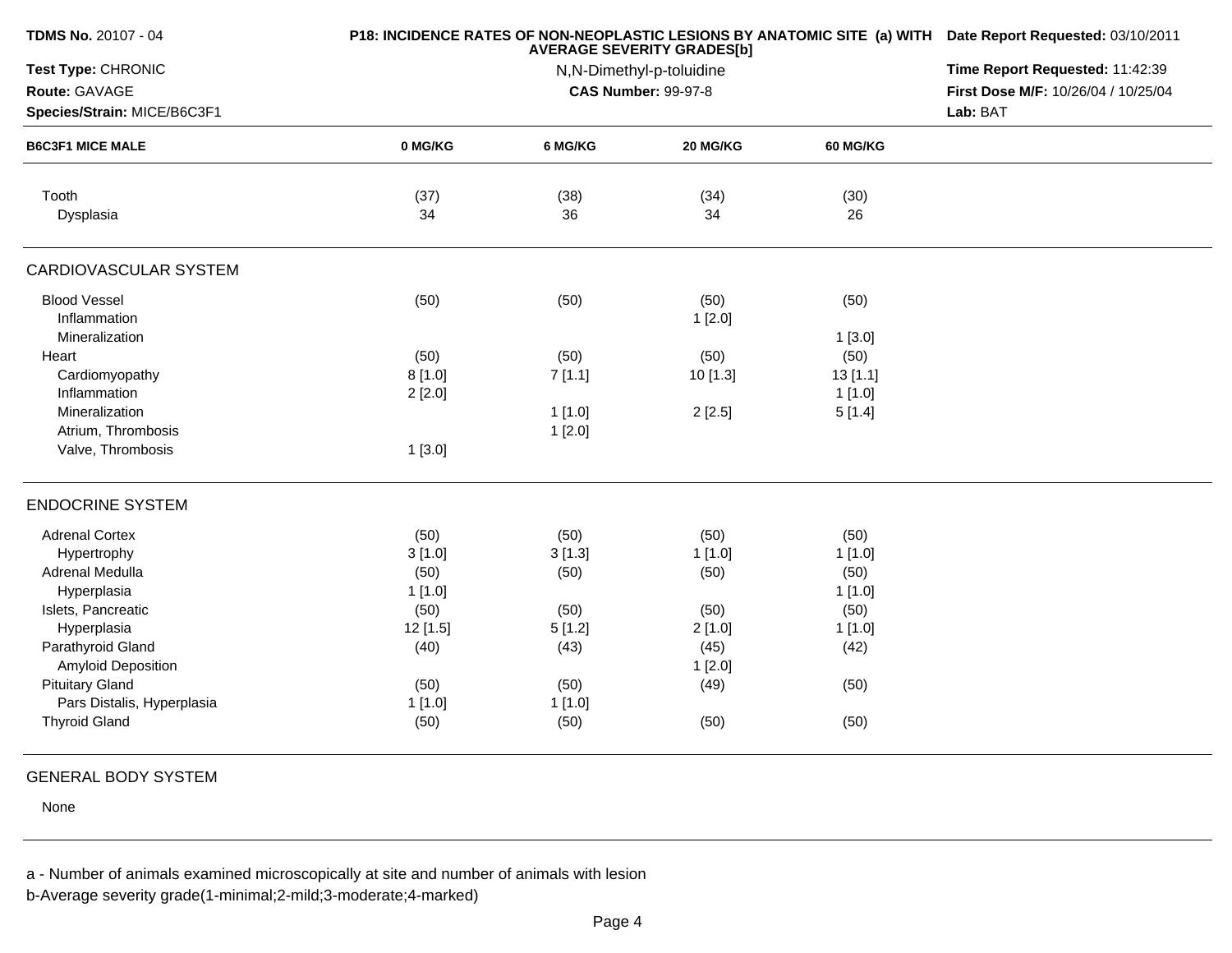| <b>TDMS No. 20107 - 04</b>          |         | P18: INCIDENCE RATES OF NON-NEOPLASTIC LESIONS BY ANATOMIC SITE (a) WITH Date Report Requested: 03/10/2011 |                            |                 |                                     |
|-------------------------------------|---------|------------------------------------------------------------------------------------------------------------|----------------------------|-----------------|-------------------------------------|
| Test Type: CHRONIC                  |         | Time Report Requested: 11:42:39                                                                            |                            |                 |                                     |
| Route: GAVAGE                       |         |                                                                                                            | <b>CAS Number: 99-97-8</b> |                 | First Dose M/F: 10/26/04 / 10/25/04 |
| Species/Strain: MICE/B6C3F1         |         |                                                                                                            |                            |                 | Lab: BAT                            |
| <b>B6C3F1 MICE MALE</b>             | 0 MG/KG | 6 MG/KG                                                                                                    | 20 MG/KG                   | <b>60 MG/KG</b> |                                     |
|                                     |         |                                                                                                            |                            |                 |                                     |
| <b>GENITAL SYSTEM</b>               |         |                                                                                                            |                            |                 |                                     |
| <b>Coagulating Gland</b>            | (0)     | (1)                                                                                                        | (0)                        | (0)             |                                     |
| Inflammation                        |         | 1[2.0]                                                                                                     |                            |                 |                                     |
| Epididymis                          | (50)    | (50)                                                                                                       | (50)                       | (50)            |                                     |
| Angiectasis                         |         |                                                                                                            |                            | 1[2.0]          |                                     |
| Granuloma Sperm                     |         | 2[2.5]                                                                                                     |                            |                 |                                     |
| Inflammation                        |         |                                                                                                            |                            | 1[2.0]          |                                     |
| <b>Preputial Gland</b>              | (50)    | (50)                                                                                                       | (50)                       | (50)            |                                     |
| Atrophy                             | 1[4.0]  |                                                                                                            |                            |                 |                                     |
| Ectasia                             | 7[2.0]  | 6 [2.0]                                                                                                    | 7[2.0]                     | 8[2.1]          |                                     |
| Inflammation                        |         | 1[3.0]                                                                                                     | 1[3.0]                     | 1[3.0]          |                                     |
| Prostate                            | (50)    | (50)                                                                                                       | (50)                       | (50)            |                                     |
| Inflammation                        | 1[1.0]  | 1[2.0]                                                                                                     | 1[1.0]                     | 1[2.0]          |                                     |
| Epithelium, Hyperplasia             | 1[1.0]  |                                                                                                            |                            |                 |                                     |
| <b>Seminal Vesicle</b>              | (50)    | (50)                                                                                                       | (50)                       | (50)            |                                     |
| Inflammation                        | 1[4.0]  | 1[1.0]                                                                                                     |                            |                 |                                     |
| Mineralization                      | 1[1.0]  |                                                                                                            |                            |                 |                                     |
| <b>Testes</b>                       | (50)    | (50)                                                                                                       | (50)                       | (50)            |                                     |
| Hyperplasia, Oncocytic              |         | 1[1.0]                                                                                                     |                            |                 |                                     |
| Germinal Epithelium, Degeneration   |         | 2[1.5]                                                                                                     | 3[1.3]                     |                 |                                     |
| Germinal Epithelium, Mineralization |         |                                                                                                            | 1[1.0]                     |                 |                                     |
| Interstitial Cell, Hyperplasia      | 1[1.0]  |                                                                                                            |                            | 1[1.0]          |                                     |
| <b>HEMATOPOIETIC SYSTEM</b>         |         |                                                                                                            |                            |                 |                                     |
| <b>Bone Marrow</b>                  | (50)    | (50)                                                                                                       | (50)                       | (50)            |                                     |
| Atrophy                             | 3[1.7]  |                                                                                                            | 1[1.0]                     |                 |                                     |
| Hyperplasia                         | 8[2.0]  | 6[1.3]                                                                                                     | 9 [2.0]                    | 9 [2.0]         |                                     |
| Necrosis                            |         |                                                                                                            | 1[2.0]                     |                 |                                     |
| Thrombosis                          |         | 1[2.0]                                                                                                     |                            |                 |                                     |
| Lymph Node                          | (2)     | (3)                                                                                                        | (4)                        | (0)             |                                     |
| Lymph Node, Mandibular              | (50)    | (50)                                                                                                       | (49)                       | (50)            |                                     |
| Atrophy                             | 5[1.8]  | 4[1.5]                                                                                                     | 6[1.3]                     | 3[2.0]          |                                     |
| Hyperplasia, Lymphoid               | 2[2.5]  | 1[3.0]                                                                                                     | 1[2.0]                     |                 |                                     |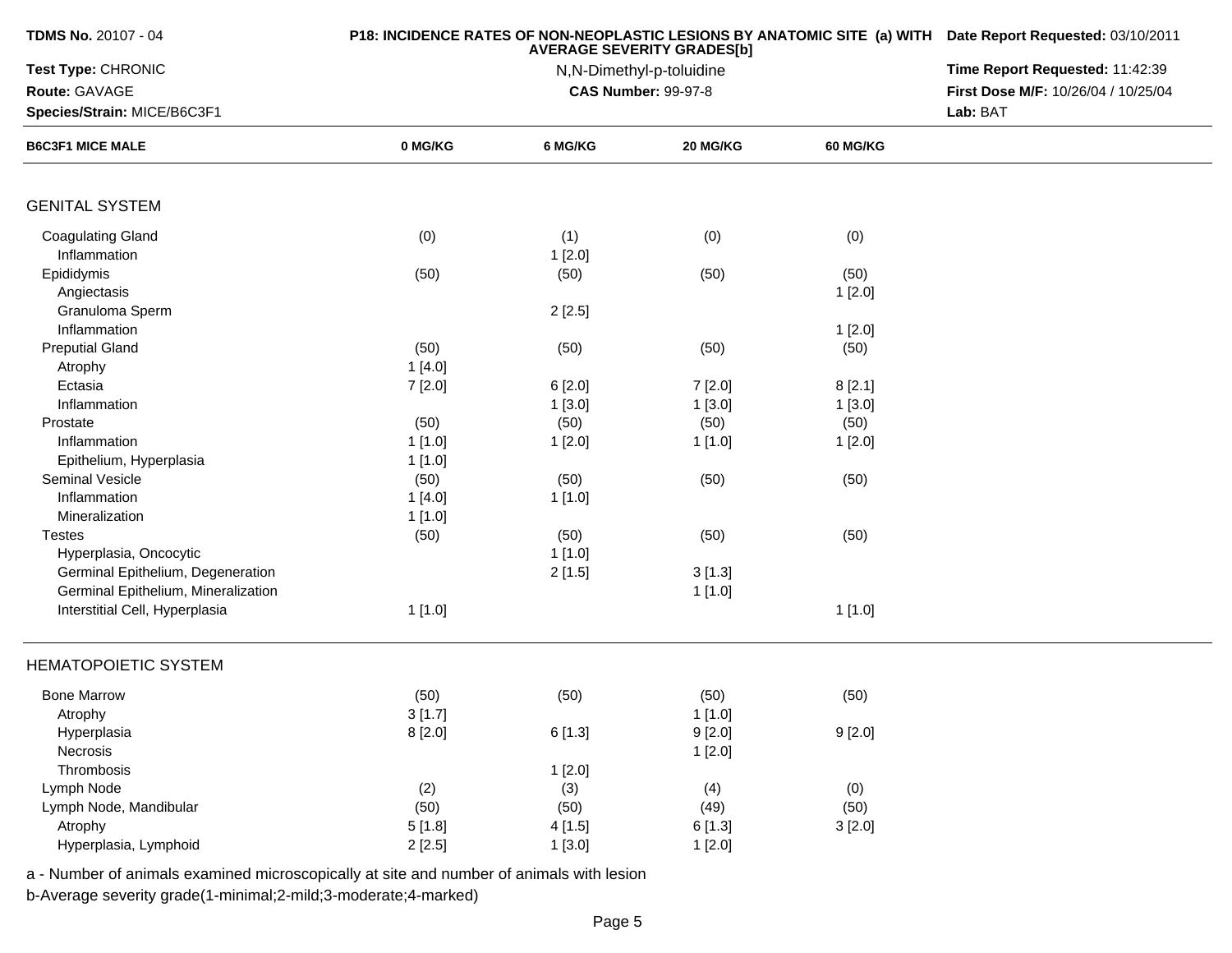| <b>TDMS No. 20107 - 04</b>       |          | P18: INCIDENCE RATES OF NON-NEOPLASTIC LESIONS BY ANATOMIC SITE (a) WITH Date Report Requested: 03/10/2011 |                            |                 |                                     |
|----------------------------------|----------|------------------------------------------------------------------------------------------------------------|----------------------------|-----------------|-------------------------------------|
| Test Type: CHRONIC               |          | Time Report Requested: 11:42:39                                                                            |                            |                 |                                     |
| Route: GAVAGE                    |          |                                                                                                            | <b>CAS Number: 99-97-8</b> |                 | First Dose M/F: 10/26/04 / 10/25/04 |
| Species/Strain: MICE/B6C3F1      |          |                                                                                                            |                            |                 | Lab: BAT                            |
| <b>B6C3F1 MICE MALE</b>          | 0 MG/KG  | 6 MG/KG                                                                                                    | <b>20 MG/KG</b>            | <b>60 MG/KG</b> |                                     |
| Necrosis                         | 1[2.0]   |                                                                                                            |                            |                 |                                     |
| Lymph Node, Mesenteric           | (50)     | (50)                                                                                                       | (49)                       | (50)            |                                     |
| Atrophy                          | 13 [2.2] | 9[2.4]                                                                                                     | 14 [2.5]                   | 15 [2.3]        |                                     |
| Hyperplasia, Lymphoid            |          |                                                                                                            |                            | 2[2.5]          |                                     |
| Spleen                           | (48)     | (50)                                                                                                       | (49)                       | (50)            |                                     |
| Atrophy                          | 4[2.5]   | 11 [2.2]                                                                                                   | 11 [2.4]                   | 6[1.8]          |                                     |
| Hematopoietic Cell Proliferation | 15 [2.3] | 18 [2.2]                                                                                                   | 23 [2.4]                   | 22 [2.5]        |                                     |
| Hyperplasia, Lymphoid            | 5[2.2]   | 9[1.9]                                                                                                     | 6 [2.0]                    | 9[2.0]          |                                     |
| Necrosis, Lymphoid               | 1[2.0]   |                                                                                                            |                            |                 |                                     |
| Pigmentation                     | 38 [1.0] | 34[1.1]                                                                                                    | 25 [1.0]                   | 44 [1.6]        |                                     |
| Red Pulp, Atrophy                | 4 [2.0]  | 1 [1.0]                                                                                                    | 2[1.5]                     | 2[1.5]          |                                     |
| Thymus                           | (48)     | (48)                                                                                                       | (48)                       | (49)            |                                     |
| Atrophy                          | 41 [3.1] | 47 [3.2]                                                                                                   | 47 [3.1]                   | 48 [3.0]        |                                     |
| Hyperplasia, Lymphoid            | 1[3.0]   |                                                                                                            |                            | 1[2.0]          |                                     |
| Infiltration Cellular, Mast Cell |          |                                                                                                            |                            | 1[2.0]          |                                     |
| Necrosis                         | 2[3.5]   |                                                                                                            |                            |                 |                                     |
| <b>INTEGUMENTARY SYSTEM</b>      |          |                                                                                                            |                            |                 |                                     |
| Skin                             | (50)     | (50)                                                                                                       | (50)                       | (50)            |                                     |
| Inflammation                     | 3[3.0]   | 1[3.0]                                                                                                     | 1[3.0]                     | 1[2.0]          |                                     |
| Ulcer                            | 4[3.5]   | 1[3.0]                                                                                                     | 1[4.0]                     | 2[3.0]          |                                     |
| Dermis, Fibrosis                 | 2[2.0]   |                                                                                                            |                            | 1 [4.0]         |                                     |
| Epidermis, Hyperplasia           | 1[2.0]   |                                                                                                            | 1[2.0]                     | 1[2.0]          |                                     |
| Hair Follicle, Hyperkeratosis    |          |                                                                                                            |                            | 1[2.0]          |                                     |
| MUSCULOSKELETAL SYSTEM           |          |                                                                                                            |                            |                 |                                     |
| Bone                             | (50)     | (50)                                                                                                       | (50)                       | (50)            |                                     |
| Fibrosis                         | 1[1.0]   |                                                                                                            |                            |                 |                                     |
| Fracture                         |          | 1                                                                                                          |                            |                 |                                     |
| Osteopetrosis                    |          | 1[2.0]                                                                                                     |                            |                 |                                     |
| <b>Skeletal Muscle</b>           | (0)      | (1)                                                                                                        | (2)                        | (2)             |                                     |
| Inflammation                     |          |                                                                                                            |                            | 1[2.0]          |                                     |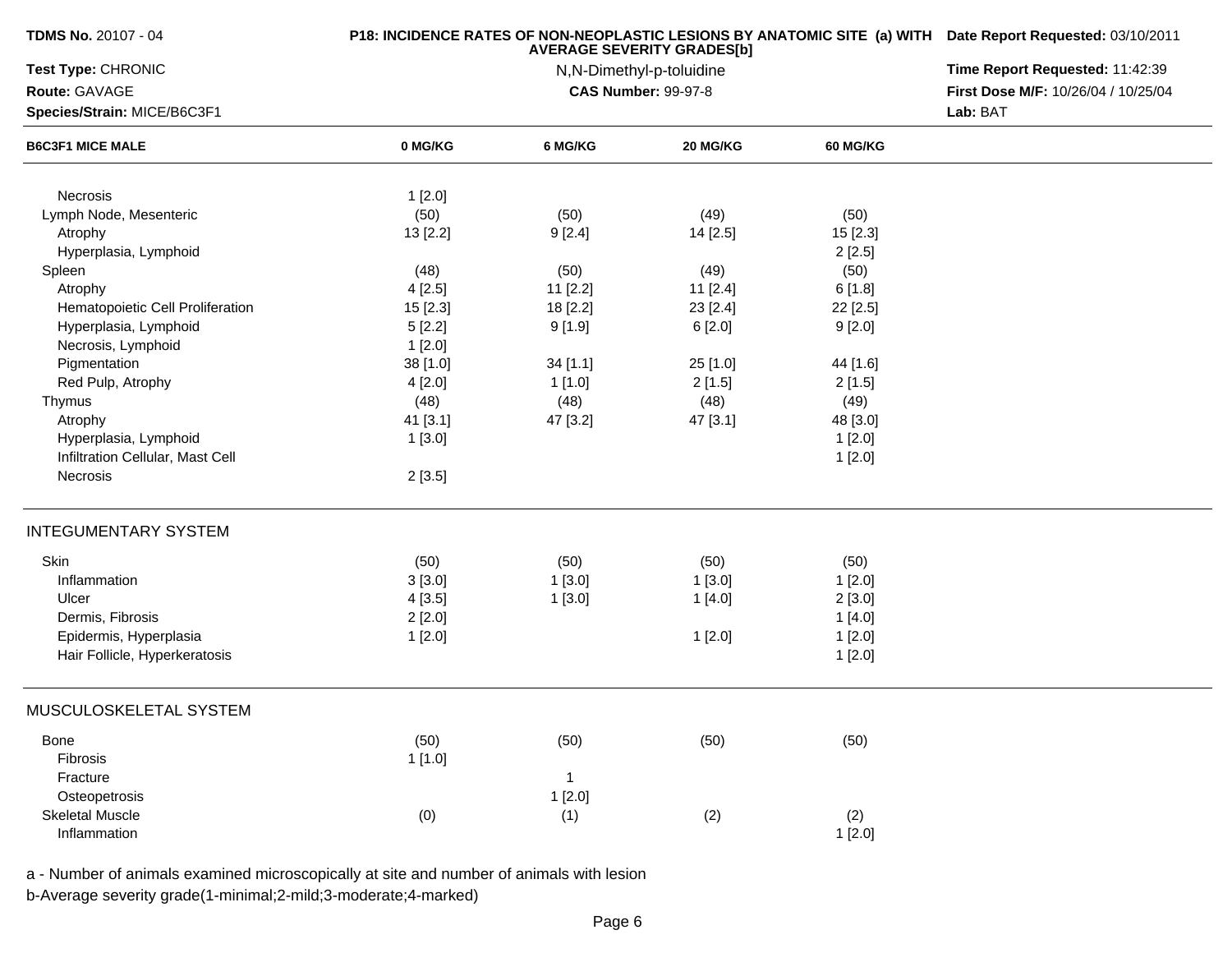| <b>TDMS No. 20107 - 04</b>                               |              | P18: INCIDENCE RATES OF NON-NEOPLASTIC LESIONS BY ANATOMIC SITE (a) WITH Date Report Requested: 03/10/2011 |                                                        |                 |                                     |
|----------------------------------------------------------|--------------|------------------------------------------------------------------------------------------------------------|--------------------------------------------------------|-----------------|-------------------------------------|
| Test Type: CHRONIC                                       |              | Time Report Requested: 11:42:39                                                                            |                                                        |                 |                                     |
| Route: GAVAGE                                            |              |                                                                                                            | N,N-Dimethyl-p-toluidine<br><b>CAS Number: 99-97-8</b> |                 | First Dose M/F: 10/26/04 / 10/25/04 |
| Species/Strain: MICE/B6C3F1                              |              |                                                                                                            |                                                        |                 | Lab: BAT                            |
| <b>B6C3F1 MICE MALE</b>                                  | 0 MG/KG      | 6 MG/KG                                                                                                    | 20 MG/KG                                               | <b>60 MG/KG</b> |                                     |
|                                                          |              |                                                                                                            |                                                        |                 |                                     |
| <b>NERVOUS SYSTEM</b>                                    |              |                                                                                                            |                                                        |                 |                                     |
| <b>Brain</b>                                             | (50)         | (50)                                                                                                       | (50)                                                   | (50)            |                                     |
| Hemorrhage                                               |              |                                                                                                            | 1[2.0]                                                 |                 |                                     |
| Hydrocephalus                                            |              |                                                                                                            | 1[2.0]                                                 | 1[1.0]          |                                     |
| Necrosis                                                 |              |                                                                                                            | 1[2.0]                                                 |                 |                                     |
| Olfactory Lobe, Atrophy                                  |              | 1[3.0]                                                                                                     |                                                        | 5[1.2]          |                                     |
| <b>RESPIRATORY SYSTEM</b>                                |              |                                                                                                            |                                                        |                 |                                     |
| Lung                                                     | (50)         | (50)                                                                                                       | (50)                                                   | (50)            |                                     |
| Foreign Body                                             | $\mathbf{1}$ |                                                                                                            |                                                        |                 |                                     |
| Hemorrhage                                               |              |                                                                                                            |                                                        | 1[2.0]          |                                     |
| Inflammation, Chronic Active                             |              |                                                                                                            |                                                        | 1[3.0]          |                                     |
| Alveolar Epithelium, Hyperplasia                         | 3[1.0]       | 8[1.9]                                                                                                     | 3[1.3]                                                 |                 |                                     |
| Alveolar Epithelium, Metaplasia                          | 1[1.0]       |                                                                                                            | 1[2.0]                                                 |                 |                                     |
| Alveolus, Infiltration Cellular, Histiocyte              | 1[2.0]       | 2[1.5]                                                                                                     | 2[2.5]                                                 | 10 [1.2]        |                                     |
| Artery, Inflammation                                     |              | 1[3.0]                                                                                                     |                                                        |                 |                                     |
| Bronchiole, Epithelium, Hyperplasia                      |              | 1[2.0]                                                                                                     |                                                        |                 |                                     |
| Bronchiole, Epithelium, Regeneration                     |              |                                                                                                            | 1[1.0]                                                 | 1[1.0]          |                                     |
| Bronchus, Necrosis                                       |              |                                                                                                            | 1[1.0]                                                 |                 |                                     |
| Bronchus, Epithelium, Regeneration                       |              |                                                                                                            |                                                        | 1[1.0]          |                                     |
| Mediastinum, Inflammation                                | 1[3.0]       |                                                                                                            |                                                        |                 |                                     |
| Perivascular, Infiltration Cellular, Lymphoid            |              |                                                                                                            | 1[2.0]                                                 |                 |                                     |
| Serosa, Inflammation                                     | 1[3.0]       |                                                                                                            |                                                        |                 |                                     |
| Nose                                                     | (49)         | (50)                                                                                                       | (50)                                                   | (50)            |                                     |
| Foreign Body                                             |              | 1                                                                                                          |                                                        |                 |                                     |
| Hyperplasia                                              |              | 1[1.0]                                                                                                     |                                                        |                 |                                     |
| Inflammation                                             | 13[1.1]      | 12 [1.0]                                                                                                   | 10 [1.0]                                               | 20 [1.1]        |                                     |
| Polyp, Inflammatory                                      | 3            | $\overline{2}$                                                                                             |                                                        |                 |                                     |
| Glands, Olfactory Epithelium, Dilatation                 | 4[1.0]       | 11 [1.0]                                                                                                   | 7[1.0]                                                 | 48 [1.8]        |                                     |
| Glands, Olfactory Epithelium, Hyperplasia                | 4[1.0]       | 9[1.1]                                                                                                     | 7[1.3]                                                 | 49 [2.1]        |                                     |
| Glands, Olfactory Epithelium, Metaplasia,<br>Respiratory | 5[1.0]       | 5[1.0]                                                                                                     | 6[1.0]                                                 | 48 [1.7]        |                                     |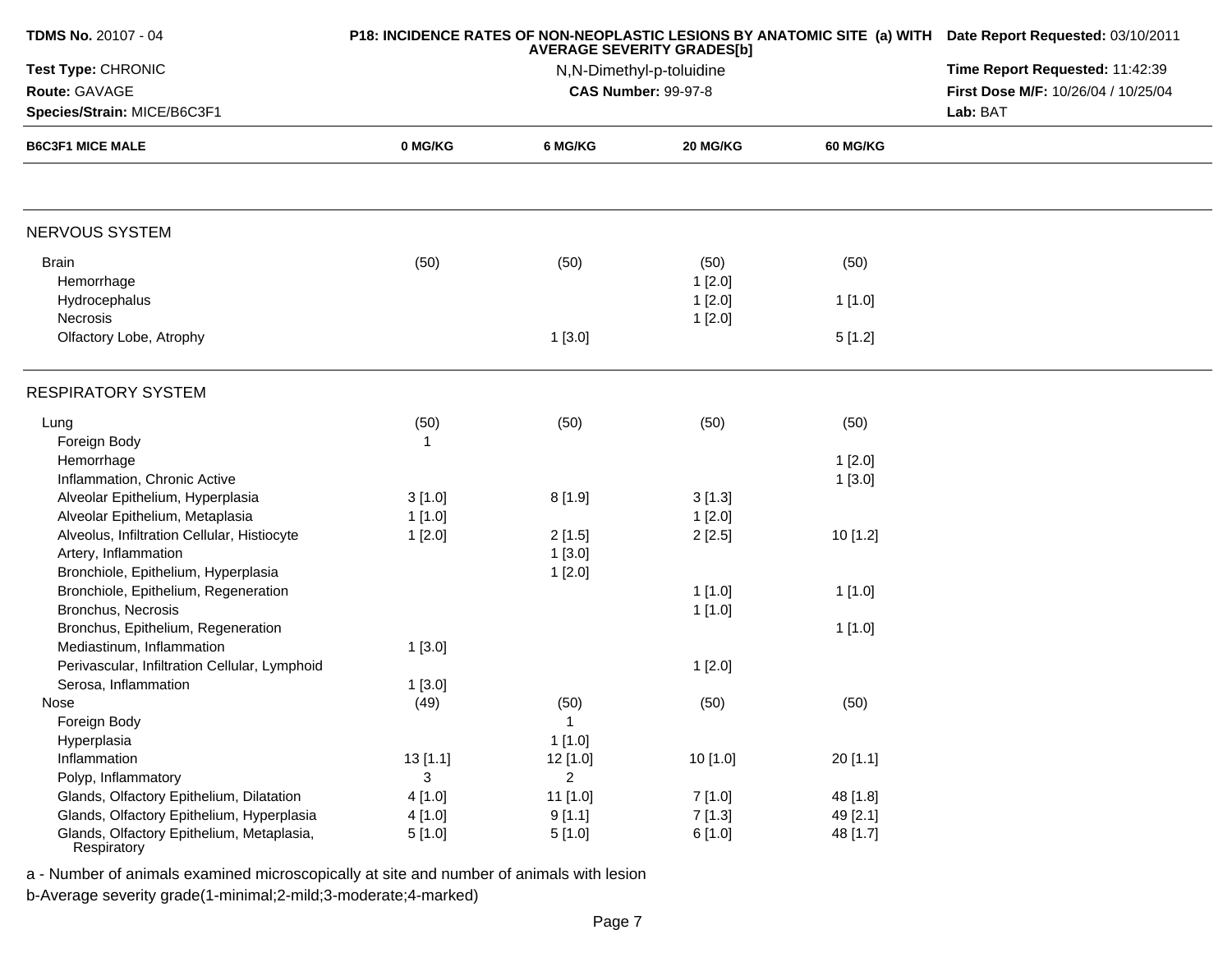| TDMS No. 20107 - 04                                        |            | <b>AVERAGE SEVERITY GRADES[b]</b> | P18: INCIDENCE RATES OF NON-NEOPLASTIC LESIONS BY ANATOMIC SITE (a) WITH Date Report Requested: 03/10/2011 |                                 |                                     |
|------------------------------------------------------------|------------|-----------------------------------|------------------------------------------------------------------------------------------------------------|---------------------------------|-------------------------------------|
| Test Type: CHRONIC                                         |            | N,N-Dimethyl-p-toluidine          |                                                                                                            | Time Report Requested: 11:42:39 |                                     |
| Route: GAVAGE                                              |            |                                   | <b>CAS Number: 99-97-8</b>                                                                                 |                                 | First Dose M/F: 10/26/04 / 10/25/04 |
| Species/Strain: MICE/B6C3F1                                |            |                                   |                                                                                                            |                                 | Lab: BAT                            |
| <b>B6C3F1 MICE MALE</b>                                    | 0 MG/KG    | 6 MG/KG                           | 20 MG/KG                                                                                                   | 60 MG/KG                        |                                     |
| Glands, Respiratory Epithelium, Dilatation                 | 17 [1.0]   | 19 [1.0]                          | 13 [1.0]                                                                                                   | 41 [1.8]                        |                                     |
| Glands, Respiratory Epithelium, Hyperplasia                | 4[1.0]     | 2[1.0]                            | 2[1.0]                                                                                                     | $11$ [1.1]                      |                                     |
| Glands, Respiratory Epithelium, Metaplasia,<br>Respiratory | 2[1.5]     | 2[1.0]                            | 2[1.0]                                                                                                     | 10[1.1]                         |                                     |
| Nasolacrimal Duct, Hyperplasia, Regenerative               |            |                                   |                                                                                                            | 4[1.0]                          |                                     |
| Nerve, Atrophy                                             | 2[1.0]     | 7[1.1]                            | 4[1.3]                                                                                                     | 42 [2.0]                        |                                     |
| Olfactory Epithelium, Accumulation, Hyaline<br>Droplet     | $12$ [1.2] | 14 [1.3]                          | 10 [1.0]                                                                                                   | 4[1.0]                          |                                     |
| Olfactory Epithelium, Metaplasia, Respiratory              | 10 [1.3]   | 10 [1.3]                          | 5[1.2]                                                                                                     | 49 [2.3]                        |                                     |
| <b>Olfactory Epithelium, Necrosis</b>                      | 1[1.0]     | 3[1.3]                            | 3[1.0]                                                                                                     | 8[1.5]                          |                                     |
| Respiratory Epithelium, Accumulation, Hyaline<br>Droplet   | 24 [1.1]   | 25 [1.2]                          | 24 [1.2]                                                                                                   | 25 [1.2]                        |                                     |
| Respiratory Epithelium, Hyperplasia                        | $37$ [1.2] | 35[1.4]                           | $32$ [1.1]                                                                                                 | 30[1.3]                         |                                     |
| Respiratory Epithelium, Necrosis                           |            | 1[1.0]                            | 1[1.0]                                                                                                     | 1[2.0]                          |                                     |
| Transitional Epithelium, Hyperplasia                       |            |                                   |                                                                                                            | 1[1.0]                          |                                     |
| <b>Transitional Epithelium, Necrosis</b>                   |            |                                   |                                                                                                            | 1[2.0]                          |                                     |
| Vomeronasal Organ, Necrosis                                |            | 1[2.0]                            | 2[1.0]                                                                                                     | 3[1.0]                          |                                     |
| Trachea                                                    | (50)       | (50)                              | (50)                                                                                                       | (50)                            |                                     |
| Necrosis                                                   |            |                                   |                                                                                                            | 1[2.0]                          |                                     |
| SPECIAL SENSES SYSTEM                                      |            |                                   |                                                                                                            |                                 |                                     |
| Ear                                                        | (1)        | (0)                               | (0)                                                                                                        | (0)                             |                                     |
| External Ear, Inflammation                                 | $1$ [2.0]  |                                   |                                                                                                            |                                 |                                     |
| External Ear, Necrosis                                     | 1[2.0]     |                                   |                                                                                                            |                                 |                                     |
| Eye                                                        | (50)       | (50)                              | (50)                                                                                                       | (50)                            |                                     |
| Cornea, Inflammation                                       | 3[2.0]     | 1[2.0]                            | 4[2.3]                                                                                                     |                                 |                                     |
| Lens, Cataract                                             |            |                                   | 1[2.0]                                                                                                     |                                 |                                     |
| Optic Nerve, Atrophy                                       |            | 1[2.0]                            |                                                                                                            |                                 |                                     |
| Harderian Gland                                            | (50)       | (50)                              | (50)                                                                                                       | (50)                            |                                     |
| Atrophy                                                    |            |                                   | 1[2.0]                                                                                                     |                                 |                                     |
| Hyperplasia                                                | 1[1.0]     | 4[2.5]                            | 1[1.0]                                                                                                     | 1[2.0]                          |                                     |
| Zymbal's Gland                                             | (1)        | (0)                               | (0)                                                                                                        | (0)                             |                                     |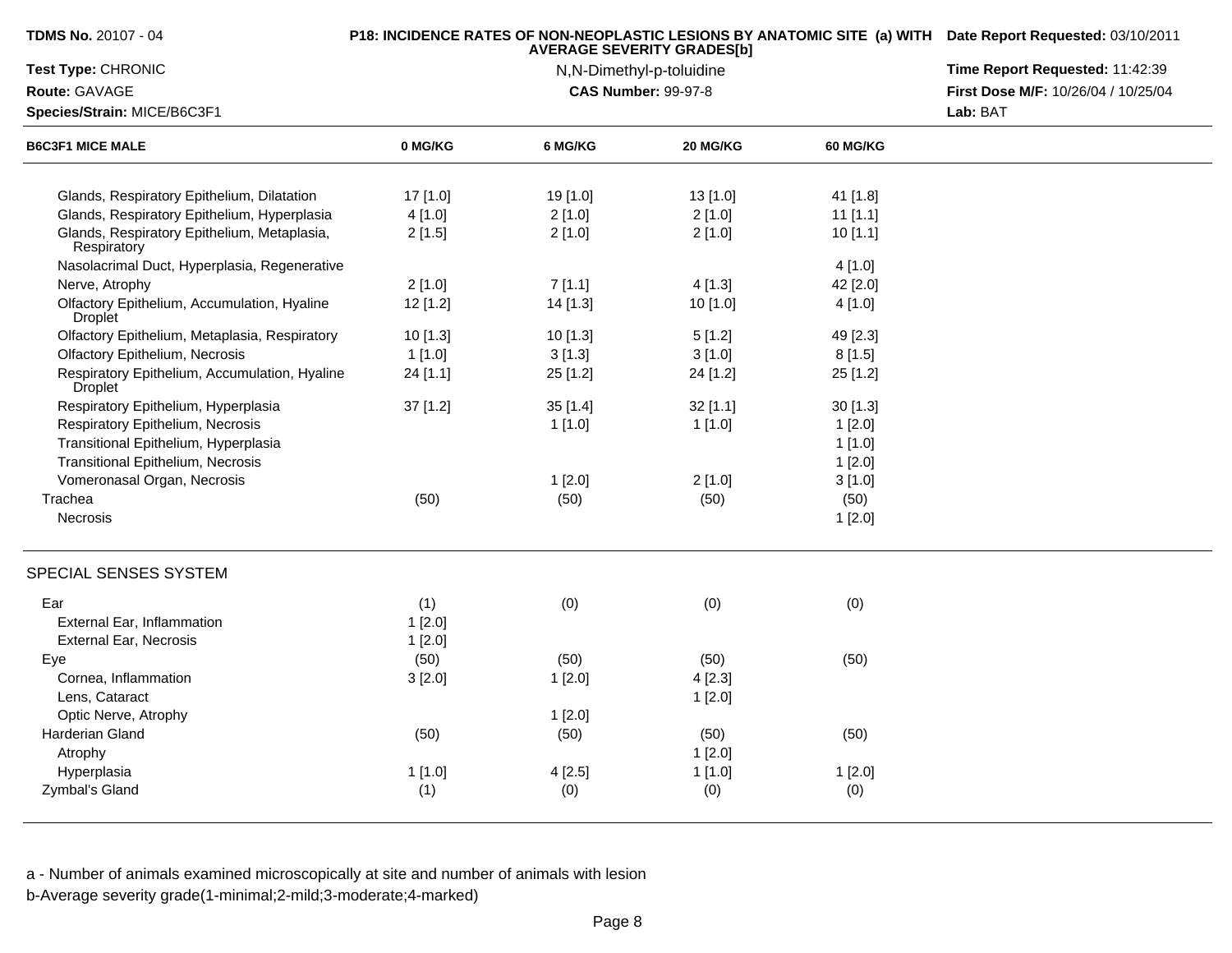| <b>TDMS No. 20107 - 04</b>                                                                                          |                            | P18: INCIDENCE RATES OF NON-NEOPLASTIC LESIONS BY ANATOMIC SITE (a) WITH Date Report Requested: 03/10/2011<br>Time Report Requested: 11:42:39<br>First Dose M/F: 10/26/04 / 10/25/04<br>Lab: BAT |                    |                                            |  |
|---------------------------------------------------------------------------------------------------------------------|----------------------------|--------------------------------------------------------------------------------------------------------------------------------------------------------------------------------------------------|--------------------|--------------------------------------------|--|
| Test Type: CHRONIC<br>Route: GAVAGE<br>Species/Strain: MICE/B6C3F1                                                  |                            |                                                                                                                                                                                                  |                    |                                            |  |
| <b>B6C3F1 MICE MALE</b>                                                                                             | 0 MG/KG                    | 6 MG/KG                                                                                                                                                                                          | 20 MG/KG           | <b>60 MG/KG</b>                            |  |
| <b>URINARY SYSTEM</b>                                                                                               |                            |                                                                                                                                                                                                  |                    |                                            |  |
| Kidney                                                                                                              | (50)                       | (50)                                                                                                                                                                                             | (50)               | (50)                                       |  |
| Accumulation, Hyaline Droplet<br>Infarct<br>Inflammation                                                            | 1[2.0]<br>3[1.7]<br>2[2.5] | 2[1.5]<br>1[3.0]                                                                                                                                                                                 |                    | 2[1.5]                                     |  |
| Mineralization                                                                                                      | 5[1.2]                     | 7[1.0]                                                                                                                                                                                           | 9[1.0]             | 6[1.2]                                     |  |
| Nephropathy<br>Pigmentation                                                                                         | 39 [1.6]                   | 41 [1.6]                                                                                                                                                                                         | 43 [1.5]<br>2[2.5] | $37$ [1.3]                                 |  |
| Cortex, Cyst                                                                                                        | 3[1.0]                     | 2[1.5]                                                                                                                                                                                           | 1[1.0]             | 2[1.5]                                     |  |
| Papilla, Necrosis                                                                                                   | 1[3.0]                     | 1[2.0]                                                                                                                                                                                           |                    |                                            |  |
| Pelvis, Dilatation<br>Renal Tubule, Dilatation<br>Renal Tubule, Hyperplasia                                         | 2[1.5]                     |                                                                                                                                                                                                  | 1[2.0]             | 1[2.0]<br>1[4.0]<br>1[1.0]                 |  |
| Renal Tubule, Necrosis                                                                                              |                            |                                                                                                                                                                                                  | 2[2.0]             | 1 [1.0]                                    |  |
| Ureter<br>Inflammation<br><b>Necrosis</b>                                                                           | (1)<br>1[2.0]<br>1[2.0]    | (0)                                                                                                                                                                                              | (0)                | (0)                                        |  |
| Urethra<br>Inflammation<br>Necrosis                                                                                 | (0)                        | (1)<br>1[3.0]<br>1[1.0]                                                                                                                                                                          | (0)                | (0)                                        |  |
| <b>Urinary Bladder</b><br><b>Calculus Gross Observation</b><br>Inflammation<br>Transitional Epithelium, Hyperplasia | (50)                       | (50)                                                                                                                                                                                             | (50)               | (50)<br>$\overline{2}$<br>1[4.0]<br>1[3.0] |  |

## \*\*\* END OF MALE \*\*\*

a - Number of animals examined microscopically at site and number of animals with lesion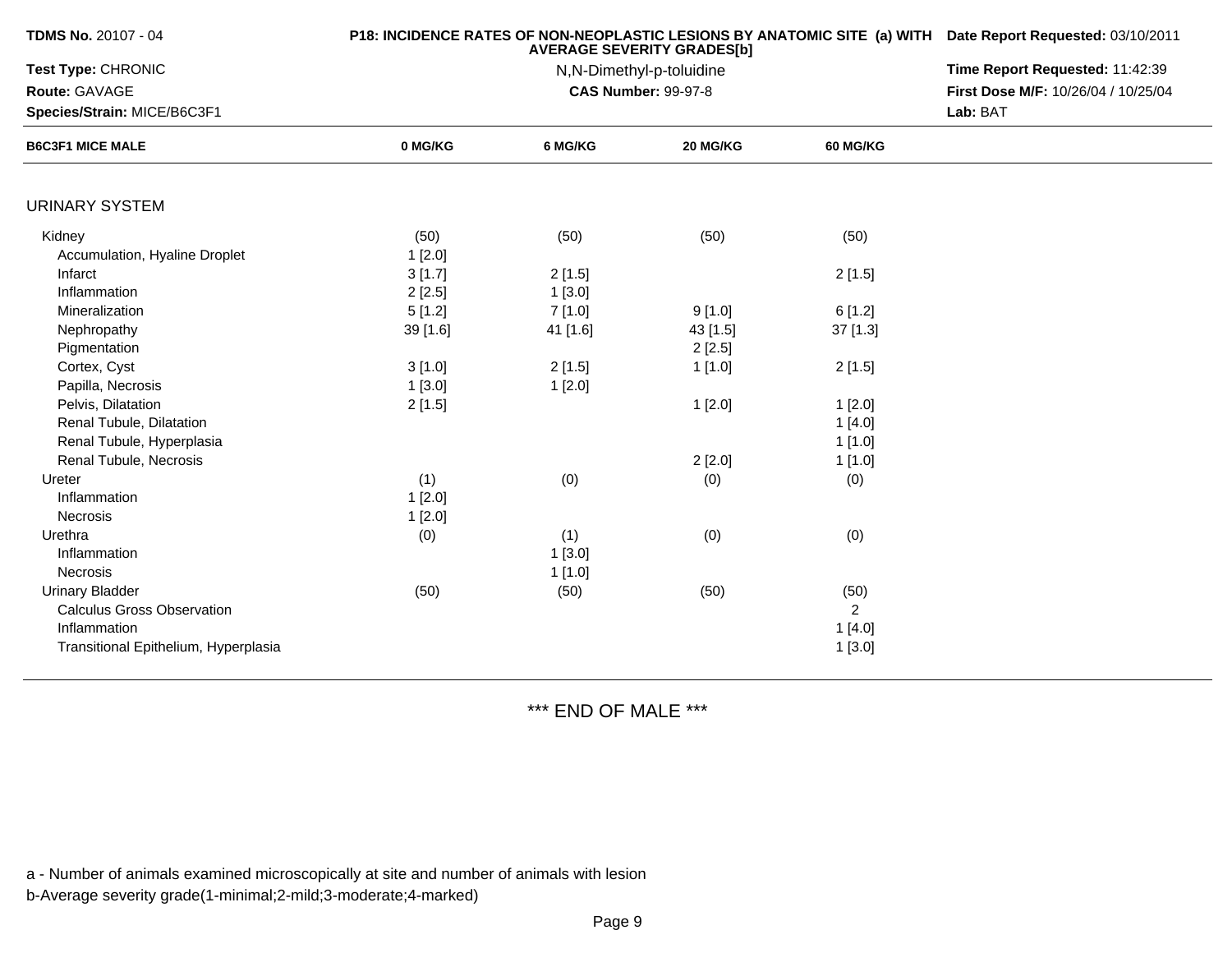|         | P18: INCIDENCE RATES OF NON-NEOPLASTIC LESIONS BY ANATOMIC SITE (a) WITH Date Report Requested: 03/10/2011<br><b>AVERAGE SEVERITY GRADES[b]</b> |                                                                                                                                           |                                                                                                                                 |                                                                                                          |  |  |
|---------|-------------------------------------------------------------------------------------------------------------------------------------------------|-------------------------------------------------------------------------------------------------------------------------------------------|---------------------------------------------------------------------------------------------------------------------------------|----------------------------------------------------------------------------------------------------------|--|--|
|         | N,N-Dimethyl-p-toluidine                                                                                                                        |                                                                                                                                           |                                                                                                                                 |                                                                                                          |  |  |
|         |                                                                                                                                                 |                                                                                                                                           |                                                                                                                                 | First Dose M/F: 10/26/04 / 10/25/04                                                                      |  |  |
|         |                                                                                                                                                 |                                                                                                                                           | Lab: BAT                                                                                                                        |                                                                                                          |  |  |
| 0 MG/KG | 6 MG/KG                                                                                                                                         | 20 MG/KG                                                                                                                                  | <b>60 MG/KG</b>                                                                                                                 |                                                                                                          |  |  |
|         |                                                                                                                                                 |                                                                                                                                           |                                                                                                                                 |                                                                                                          |  |  |
| 50      | 50                                                                                                                                              | 50                                                                                                                                        | 50                                                                                                                              |                                                                                                          |  |  |
|         |                                                                                                                                                 |                                                                                                                                           |                                                                                                                                 |                                                                                                          |  |  |
|         | 1                                                                                                                                               | 1                                                                                                                                         | $\mathbf{2}$                                                                                                                    |                                                                                                          |  |  |
| 3       | 1                                                                                                                                               | 7                                                                                                                                         |                                                                                                                                 |                                                                                                          |  |  |
| 4       | 8                                                                                                                                               | 3                                                                                                                                         | 6                                                                                                                               |                                                                                                          |  |  |
|         |                                                                                                                                                 |                                                                                                                                           |                                                                                                                                 |                                                                                                          |  |  |
|         |                                                                                                                                                 |                                                                                                                                           |                                                                                                                                 |                                                                                                          |  |  |
|         |                                                                                                                                                 |                                                                                                                                           |                                                                                                                                 |                                                                                                          |  |  |
|         |                                                                                                                                                 |                                                                                                                                           |                                                                                                                                 |                                                                                                          |  |  |
| (50)    | (50)                                                                                                                                            | (50)                                                                                                                                      | (50)                                                                                                                            |                                                                                                          |  |  |
|         |                                                                                                                                                 |                                                                                                                                           | 1                                                                                                                               |                                                                                                          |  |  |
|         |                                                                                                                                                 | 1                                                                                                                                         |                                                                                                                                 |                                                                                                          |  |  |
|         |                                                                                                                                                 |                                                                                                                                           |                                                                                                                                 |                                                                                                          |  |  |
|         |                                                                                                                                                 |                                                                                                                                           |                                                                                                                                 |                                                                                                          |  |  |
|         |                                                                                                                                                 |                                                                                                                                           |                                                                                                                                 |                                                                                                          |  |  |
|         |                                                                                                                                                 |                                                                                                                                           |                                                                                                                                 |                                                                                                          |  |  |
|         |                                                                                                                                                 |                                                                                                                                           |                                                                                                                                 |                                                                                                          |  |  |
|         |                                                                                                                                                 |                                                                                                                                           |                                                                                                                                 |                                                                                                          |  |  |
|         |                                                                                                                                                 |                                                                                                                                           |                                                                                                                                 |                                                                                                          |  |  |
|         |                                                                                                                                                 |                                                                                                                                           |                                                                                                                                 |                                                                                                          |  |  |
|         |                                                                                                                                                 |                                                                                                                                           |                                                                                                                                 |                                                                                                          |  |  |
|         |                                                                                                                                                 |                                                                                                                                           |                                                                                                                                 |                                                                                                          |  |  |
|         |                                                                                                                                                 |                                                                                                                                           |                                                                                                                                 |                                                                                                          |  |  |
|         |                                                                                                                                                 |                                                                                                                                           |                                                                                                                                 |                                                                                                          |  |  |
|         |                                                                                                                                                 |                                                                                                                                           |                                                                                                                                 |                                                                                                          |  |  |
|         |                                                                                                                                                 |                                                                                                                                           |                                                                                                                                 |                                                                                                          |  |  |
|         |                                                                                                                                                 |                                                                                                                                           |                                                                                                                                 |                                                                                                          |  |  |
|         |                                                                                                                                                 |                                                                                                                                           |                                                                                                                                 |                                                                                                          |  |  |
|         |                                                                                                                                                 |                                                                                                                                           |                                                                                                                                 |                                                                                                          |  |  |
|         |                                                                                                                                                 |                                                                                                                                           |                                                                                                                                 |                                                                                                          |  |  |
|         |                                                                                                                                                 |                                                                                                                                           |                                                                                                                                 |                                                                                                          |  |  |
|         | 43<br>50<br>1[1.0]<br>(50)<br>(50)<br>1[3.0]<br>(50)<br>(50)<br>(50)<br>(50)<br>(50)<br>(50)<br>1[2.0]<br>$\overline{7}$                        | 40<br>50<br>(50)<br>(50)<br>1[3.0]<br>(50)<br>1[3.0]<br>(50)<br>(50)<br>(50)<br>1[3.0]<br>(50)<br>1[3.0]<br>1[4.0]<br>(50)<br>$\,$ 5 $\,$ | <b>CAS Number: 99-97-8</b><br>39<br>50<br>1[1.0]<br>1[4.0]<br>(49)<br>(50)<br>(50)<br>(50)<br>(50)<br>(50)<br>(50)<br>(50)<br>9 | 10<br>32<br>50<br>1[1.0]<br>1[1.0]<br>(49)<br>(50)<br>(50)<br>(50)<br>(50)<br>(50)<br>(50)<br>(50)<br>11 |  |  |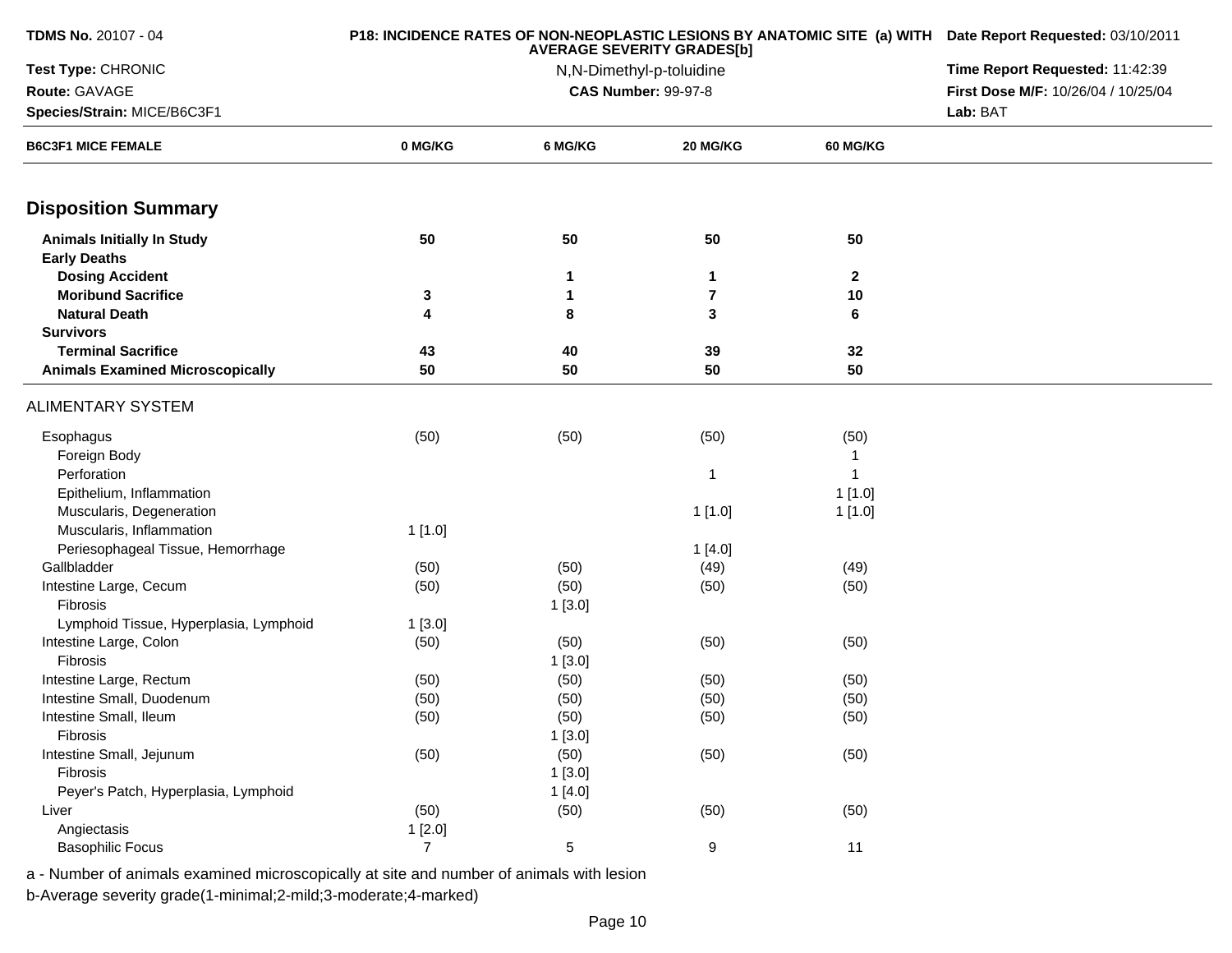| <b>TDMS No. 20107 - 04</b>           |          | <b>P18: INCIDENCE RATES OF NON-NEOPLASTIC LESIONS BY ANATOMIC SITE (a) WITH Date Report Requested: 03/10/2011</b> |                                 |                 |                                     |
|--------------------------------------|----------|-------------------------------------------------------------------------------------------------------------------|---------------------------------|-----------------|-------------------------------------|
| Test Type: CHRONIC                   |          | <b>AVERAGE SEVERITY GRADES[b]</b><br>N,N-Dimethyl-p-toluidine                                                     | Time Report Requested: 11:42:39 |                 |                                     |
| Route: GAVAGE                        |          |                                                                                                                   | <b>CAS Number: 99-97-8</b>      |                 | First Dose M/F: 10/26/04 / 10/25/04 |
| Species/Strain: MICE/B6C3F1          |          |                                                                                                                   |                                 |                 | Lab: BAT                            |
| <b>B6C3F1 MICE FEMALE</b>            | 0 MG/KG  | 6 MG/KG                                                                                                           | 20 MG/KG                        | <b>60 MG/KG</b> |                                     |
|                                      |          |                                                                                                                   |                                 |                 |                                     |
| Clear Cell Focus                     |          | $\overline{c}$                                                                                                    | $\overline{2}$                  | 3               |                                     |
| <b>Eosinophilic Focus</b>            | 20       | 18                                                                                                                | 45                              | 38              |                                     |
| Fatty Change                         | 1[4.0]   |                                                                                                                   |                                 | 8[2.5]          |                                     |
| Hematopoietic Cell Proliferation     | 2[1.0]   | 4[1.3]                                                                                                            | 2[1.0]                          | 3[2.0]          |                                     |
| Inflammation, Chronic Active         | 39 [1.1] | 27 [1.0]                                                                                                          | 33[1.1]                         | 35 [1.0]        |                                     |
| Mineralization                       |          |                                                                                                                   |                                 | 1 [1.0]         |                                     |
| Mixed Cell Focus                     | 3        | 9                                                                                                                 | $\overline{7}$                  | $\overline{7}$  |                                     |
| Necrosis                             | 1[2.0]   | 8[1.5]                                                                                                            | 4[2.0]                          | 10 [1.8]        |                                     |
| Pigmentation                         | 1[3.0]   | 1[1.0]                                                                                                            | 1[1.0]                          | 4 [1.0]         |                                     |
| Bile Duct, Cyst                      | 2[2.0]   | 1[2.0]                                                                                                            | 1[3.0]                          | 3[3.0]          |                                     |
| Hepatocyte, Hypertrophy              |          | 11 [1.6]                                                                                                          | 10 [1.6]                        | 17 [1.9]        |                                     |
| Kupffer Cell, Hyperplasia            |          | 1[2.0]                                                                                                            |                                 | 1[2.0]          |                                     |
| Oval Cell, Hyperplasia               |          |                                                                                                                   |                                 | 2[1.5]          |                                     |
| Serosa, Fibrosis                     |          | 1[3.0]                                                                                                            |                                 |                 |                                     |
| Serosa, Inflammation, Chronic Active |          | 1[2.0]                                                                                                            |                                 |                 |                                     |
| Mesentery                            | (3)      | (8)                                                                                                               | (9)                             | (6)             |                                     |
| Inflammation, Chronic                |          | 1[4.0]                                                                                                            |                                 |                 |                                     |
| Fat, Necrosis                        | 3[2.0]   | 5[2.4]                                                                                                            | 9[2.8]                          | 6[2.0]          |                                     |
| Pancreas                             | (50)     | (50)                                                                                                              | (50)                            | (50)            |                                     |
| Atrophy                              | 1[3.0]   |                                                                                                                   | 2[2.0]                          |                 |                                     |
| Acinus, Hyperplasia                  |          |                                                                                                                   |                                 | 1[1.0]          |                                     |
| Acinus, Necrosis                     |          |                                                                                                                   |                                 | 1[2.0]          |                                     |
| Duct, Cyst                           |          |                                                                                                                   | 2[3.5]                          |                 |                                     |
| Salivary Glands                      | (50)     | (50)                                                                                                              | (50)                            | (48)            |                                     |
| Atrophy                              |          |                                                                                                                   |                                 | 1[1.0]          |                                     |
| Fibrosis                             |          |                                                                                                                   |                                 | 1[2.0]          |                                     |
| Stomach, Forestomach                 | (50)     | (50)                                                                                                              | (50)                            | (50)            |                                     |
| Erosion                              |          | 1[1.0]                                                                                                            |                                 | 2[1.5]          |                                     |
| Fibrosis                             |          | 1[3.0]                                                                                                            |                                 |                 |                                     |
| Inflammation                         | 3[3.0]   | 4[2.0]                                                                                                            | 7[2.3]                          | 16 [2.3]        |                                     |
| Necrosis                             | 1[1.0]   |                                                                                                                   |                                 |                 |                                     |
| Ulcer                                | 2[2.0]   | 2[2.0]                                                                                                            | 4[1.3]                          | 7 [1.6]         |                                     |
| Epithelium, Cyst                     |          | 1[1.0]                                                                                                            |                                 | 1[2.0]          |                                     |
| Epithelium, Hyperplasia              | 3[2.7]   | 5[2.8]                                                                                                            | 12 [2.2]                        | 17 [2.6]        |                                     |
| Stomach, Glandular                   | (50)     | (50)                                                                                                              | (50)                            | (50)            |                                     |
| Mineralization                       | 1[1.0]   |                                                                                                                   |                                 |                 |                                     |

a - Number of animals examined microscopically at site and number of animals with lesion

b-Average severity grade(1-minimal;2-mild;3-moderate;4-marked)

**TDMS No.** 20107 - 04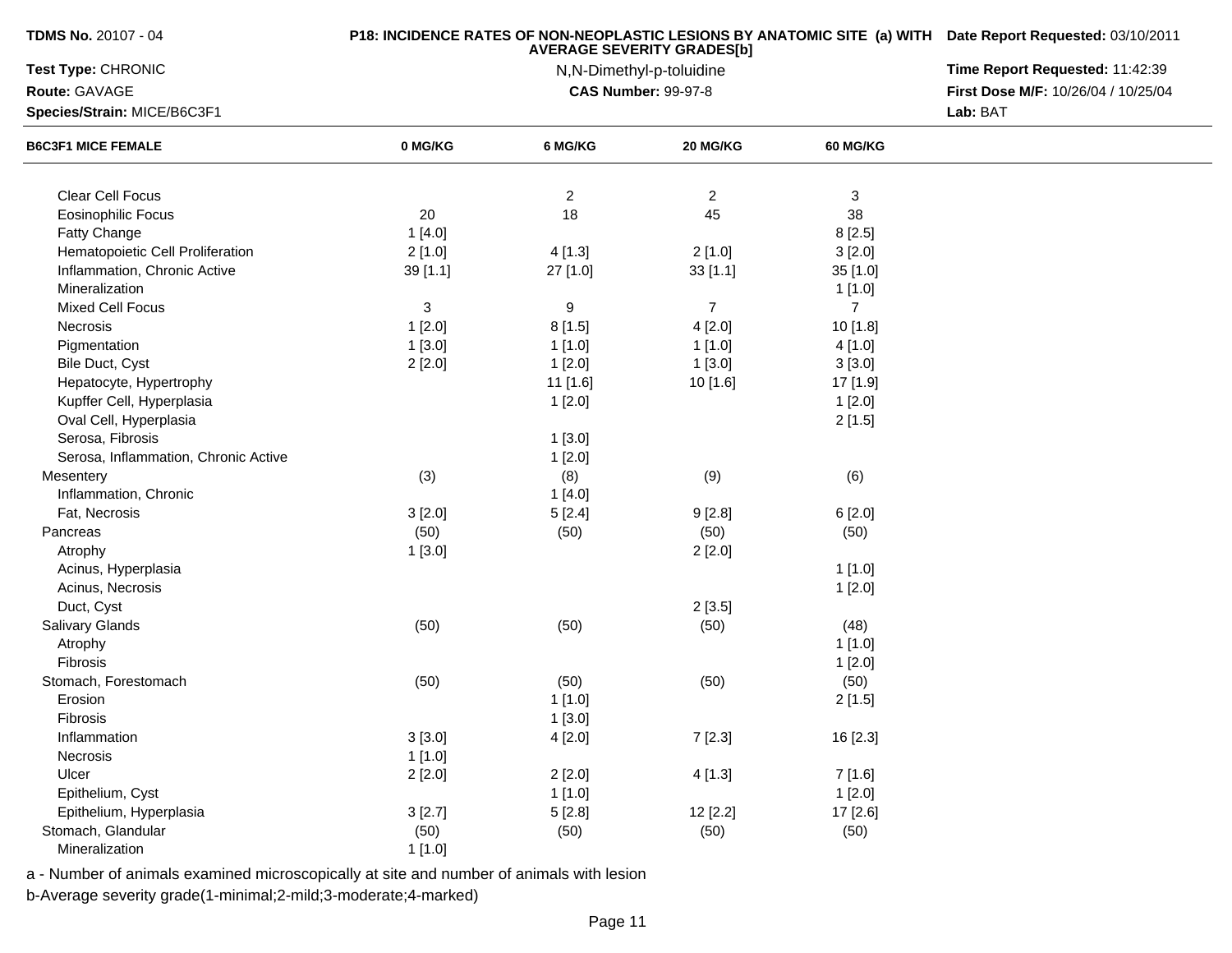| <b>TDMS No. 20107 - 04</b>                                                               |         | P18: INCIDENCE RATES OF NON-NEOPLASTIC LESIONS BY ANATOMIC SITE (a) WITH Date Report Requested: 03/10/2011<br>Time Report Requested: 11:42:39 |                                                        |                 |                                     |
|------------------------------------------------------------------------------------------|---------|-----------------------------------------------------------------------------------------------------------------------------------------------|--------------------------------------------------------|-----------------|-------------------------------------|
| Test Type: CHRONIC                                                                       |         |                                                                                                                                               |                                                        |                 |                                     |
| Route: GAVAGE                                                                            |         |                                                                                                                                               | N,N-Dimethyl-p-toluidine<br><b>CAS Number: 99-97-8</b> |                 | First Dose M/F: 10/26/04 / 10/25/04 |
| Species/Strain: MICE/B6C3F1                                                              |         |                                                                                                                                               |                                                        |                 | Lab: BAT                            |
| <b>B6C3F1 MICE FEMALE</b>                                                                | 0 MG/KG | 6 MG/KG                                                                                                                                       | 20 MG/KG                                               | <b>60 MG/KG</b> |                                     |
| Epithelium, Necrosis                                                                     | 1[1.0]  |                                                                                                                                               |                                                        |                 |                                     |
| Glands, Dysplasia                                                                        |         |                                                                                                                                               |                                                        | 1[1.0]          |                                     |
| Tongue                                                                                   | (0)     | (0)                                                                                                                                           | (0)                                                    | (1)             |                                     |
| Cyst                                                                                     |         |                                                                                                                                               |                                                        | 1[3.0]          |                                     |
| Tooth                                                                                    | (13)    | (10)                                                                                                                                          | (7)                                                    | (4)             |                                     |
| Dysplasia                                                                                | 13      | 10                                                                                                                                            | 4                                                      | 4               |                                     |
| Peridontal Tissue, Pulp, Inflammation                                                    | 1[2.0]  |                                                                                                                                               |                                                        |                 |                                     |
| CARDIOVASCULAR SYSTEM                                                                    |         |                                                                                                                                               |                                                        |                 |                                     |
| <b>Blood Vessel</b>                                                                      | (50)    | (49)                                                                                                                                          | (50)                                                   | (50)            |                                     |
| <b>Embolus Bacterial</b>                                                                 |         | 1[2.0]                                                                                                                                        |                                                        |                 |                                     |
| Inflammation                                                                             |         |                                                                                                                                               |                                                        | 3[1.7]          |                                     |
| Media, Pulmonary Artery, Hyperplasia                                                     |         | 1[2.0]                                                                                                                                        |                                                        |                 |                                     |
| Heart                                                                                    | (50)    | (50)                                                                                                                                          | (50)                                                   | (50)            |                                     |
| Cardiomyopathy                                                                           | 5[1.2]  | 2[1.0]                                                                                                                                        | 4[1.3]                                                 | 2[1.0]          |                                     |
| Inflammation                                                                             |         |                                                                                                                                               |                                                        | 1[3.0]          |                                     |
| Mineralization                                                                           | 1[1.0]  | 2[1.0]                                                                                                                                        | 1[3.0]                                                 | 5[2.8]          |                                     |
| Necrosis                                                                                 |         |                                                                                                                                               | 2[2.5]                                                 |                 |                                     |
| Epicardium, Fibrosis                                                                     |         |                                                                                                                                               |                                                        | 1[2.0]          |                                     |
| Valve, Thrombosis                                                                        |         | 1[1.0]                                                                                                                                        | 1[2.0]                                                 |                 |                                     |
| Ventricle, Thrombosis                                                                    |         |                                                                                                                                               | 1[3.0]                                                 |                 |                                     |
| <b>ENDOCRINE SYSTEM</b>                                                                  |         |                                                                                                                                               |                                                        |                 |                                     |
| <b>Adrenal Cortex</b>                                                                    | (50)    | (50)                                                                                                                                          | (50)                                                   | (50)            |                                     |
| Angiectasis                                                                              |         | 1[2.0]                                                                                                                                        |                                                        |                 |                                     |
| <b>Necrosis</b>                                                                          |         |                                                                                                                                               | 2[1.5]                                                 |                 |                                     |
| Vacuolization Cytoplasmic                                                                |         |                                                                                                                                               | 1[4.0]                                                 |                 |                                     |
| Adrenal Medulla                                                                          | (50)    | (50)                                                                                                                                          | (50)                                                   | (50)            |                                     |
| Hyperplasia                                                                              | 3[2.3]  |                                                                                                                                               |                                                        |                 |                                     |
| Necrosis                                                                                 |         |                                                                                                                                               | 1[2.0]                                                 |                 |                                     |
| Islets, Pancreatic                                                                       | (50)    | (50)                                                                                                                                          | (50)                                                   | (50)            |                                     |
| Hyperplasia                                                                              |         | 1[1.0]                                                                                                                                        |                                                        | 2[1.0]          |                                     |
| Parathyroid Gland                                                                        | (48)    | (38)                                                                                                                                          | (38)                                                   | (34)            |                                     |
| a - Number of animals examined microscopically at site and number of animals with lesion |         |                                                                                                                                               |                                                        |                 |                                     |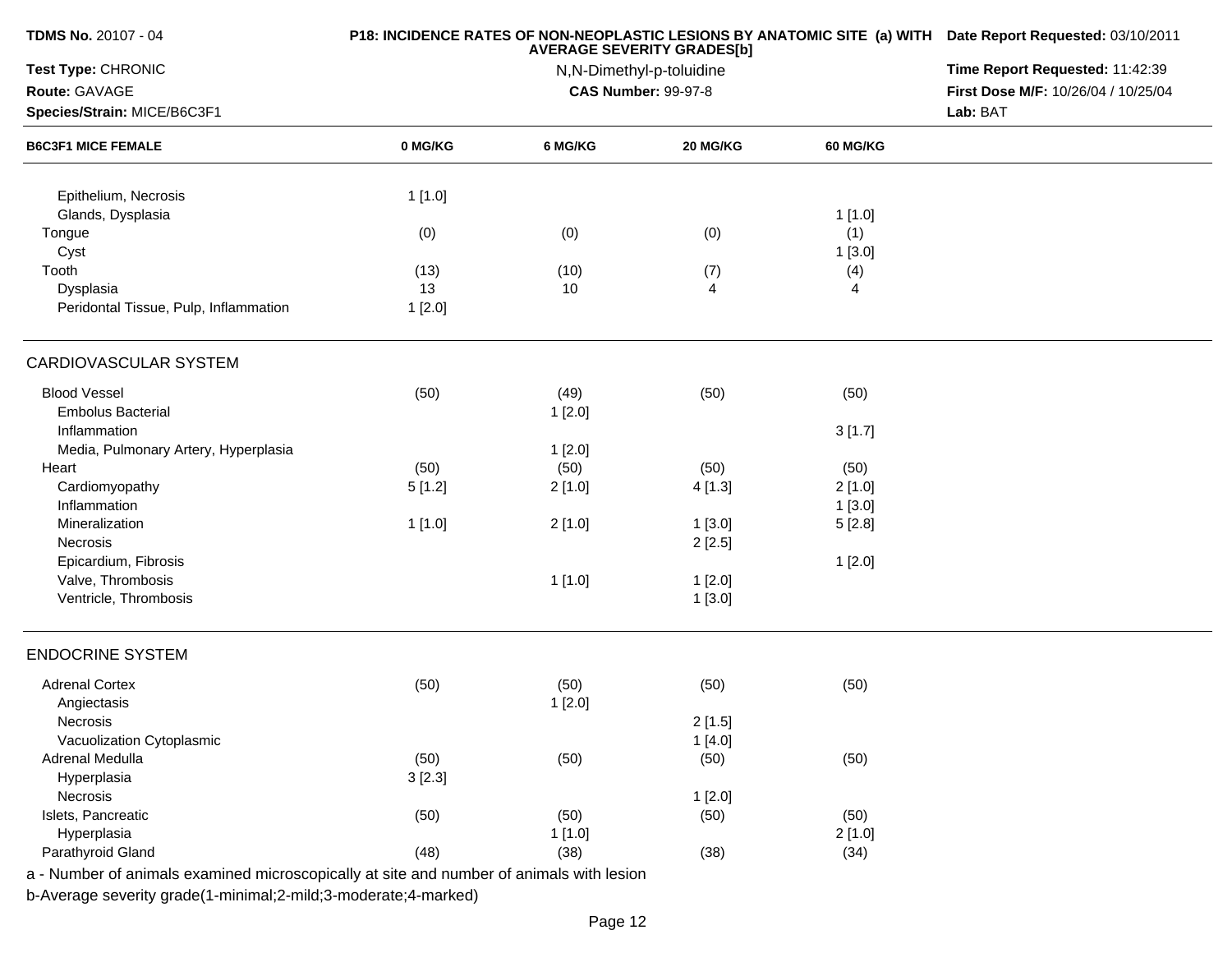| TDMS No. 20107 - 04              |          | P18: INCIDENCE RATES OF NON-NEOPLASTIC LESIONS BY ANATOMIC SITE (a) WITH Date Report Requested: 03/10/2011<br>Time Report Requested: 11:42:39 |                            |                 |                                     |
|----------------------------------|----------|-----------------------------------------------------------------------------------------------------------------------------------------------|----------------------------|-----------------|-------------------------------------|
| Test Type: CHRONIC               |          |                                                                                                                                               |                            |                 |                                     |
| Route: GAVAGE                    |          |                                                                                                                                               | <b>CAS Number: 99-97-8</b> |                 | First Dose M/F: 10/26/04 / 10/25/04 |
| Species/Strain: MICE/B6C3F1      |          |                                                                                                                                               | Lab: BAT                   |                 |                                     |
| <b>B6C3F1 MICE FEMALE</b>        | 0 MG/KG  | 6 MG/KG                                                                                                                                       | 20 MG/KG                   | <b>60 MG/KG</b> |                                     |
| <b>Pituitary Gland</b>           | (48)     | (50)                                                                                                                                          | (50)                       | (49)            |                                     |
| Pars Distalis, Angiectasis       |          |                                                                                                                                               |                            | 1[1.0]          |                                     |
| Pars Distalis, Hyperplasia       | 5[2.2]   | 3[1.3]                                                                                                                                        | 3[2.0]                     | 3[1.7]          |                                     |
| Pars Intermedia, Hyperplasia     | 1[1.0]   | 1[2.0]                                                                                                                                        | 1[3.0]                     | 2[2.0]          |                                     |
| <b>Thyroid Gland</b>             | (50)     | (50)                                                                                                                                          | (50)                       | (50)            |                                     |
| Atrophy                          |          | 2[2.0]                                                                                                                                        |                            |                 |                                     |
| Inflammation                     |          | 1[2.0]                                                                                                                                        | 1[1.0]                     |                 |                                     |
| Follicle, Degeneration           |          |                                                                                                                                               | 1[1.0]                     |                 |                                     |
| Follicular Cell, Hyperplasia     |          | 1[3.0]                                                                                                                                        |                            |                 |                                     |
| Follicular Cell, Hypertrophy     |          |                                                                                                                                               | 1[3.0]                     |                 |                                     |
|                                  |          |                                                                                                                                               |                            |                 |                                     |
| <b>GENERAL BODY SYSTEM</b>       |          |                                                                                                                                               |                            |                 |                                     |
| None                             |          |                                                                                                                                               |                            |                 |                                     |
| <b>GENITAL SYSTEM</b>            |          |                                                                                                                                               |                            |                 |                                     |
| <b>Clitoral Gland</b>            | (50)     | (50)                                                                                                                                          | (50)                       | (49)            |                                     |
| Ovary                            | (50)     | (49)                                                                                                                                          | (50)                       | (50)            |                                     |
| Angiectasis                      | 2[4.0]   |                                                                                                                                               | 1[2.0]                     | 1[3.0]          |                                     |
| Atrophy                          | 40 [3.6] | 43 [3.3]                                                                                                                                      | 40 [3.6]                   | 45 [3.7]        |                                     |
| Cyst                             | 4[2.0]   | 6[2.0]                                                                                                                                        | 4[3.5]                     | 2[4.0]          |                                     |
| Hemorrhage                       | 2[3.5]   |                                                                                                                                               | 1[4.0]                     |                 |                                     |
| Inflammation                     |          | 2[4.0]                                                                                                                                        |                            |                 |                                     |
| Thrombosis                       | 2[4.0]   |                                                                                                                                               |                            | 3[3.3]          |                                     |
| Oviduct                          | (0)      | (1)                                                                                                                                           | (0)                        | (0)             |                                     |
| <b>Uterus</b>                    | (50)     | (50)                                                                                                                                          | (50)                       | (50)            |                                     |
| Angiectasis                      | 2[2.5]   | 2[3.0]                                                                                                                                        | 1[3.0]                     |                 |                                     |
| Atrophy                          |          |                                                                                                                                               |                            | 1[3.0]          |                                     |
| Dilatation                       | 13 [2.5] | 13 [3.2]                                                                                                                                      | 6[3.3]                     | 10 [2.6]        |                                     |
| Inflammation                     | 1[2.0]   | 3[2.7]                                                                                                                                        | 2[3.0]                     |                 |                                     |
| Thrombosis                       |          | 1[4.0]                                                                                                                                        | 1[1.0]                     |                 |                                     |
| Endometrium, Hyperplasia, Cystic | 25 [1.8] | 17 [2.0]                                                                                                                                      | 11 [2.0]                   | 9[1.7]          |                                     |
|                                  |          |                                                                                                                                               |                            |                 |                                     |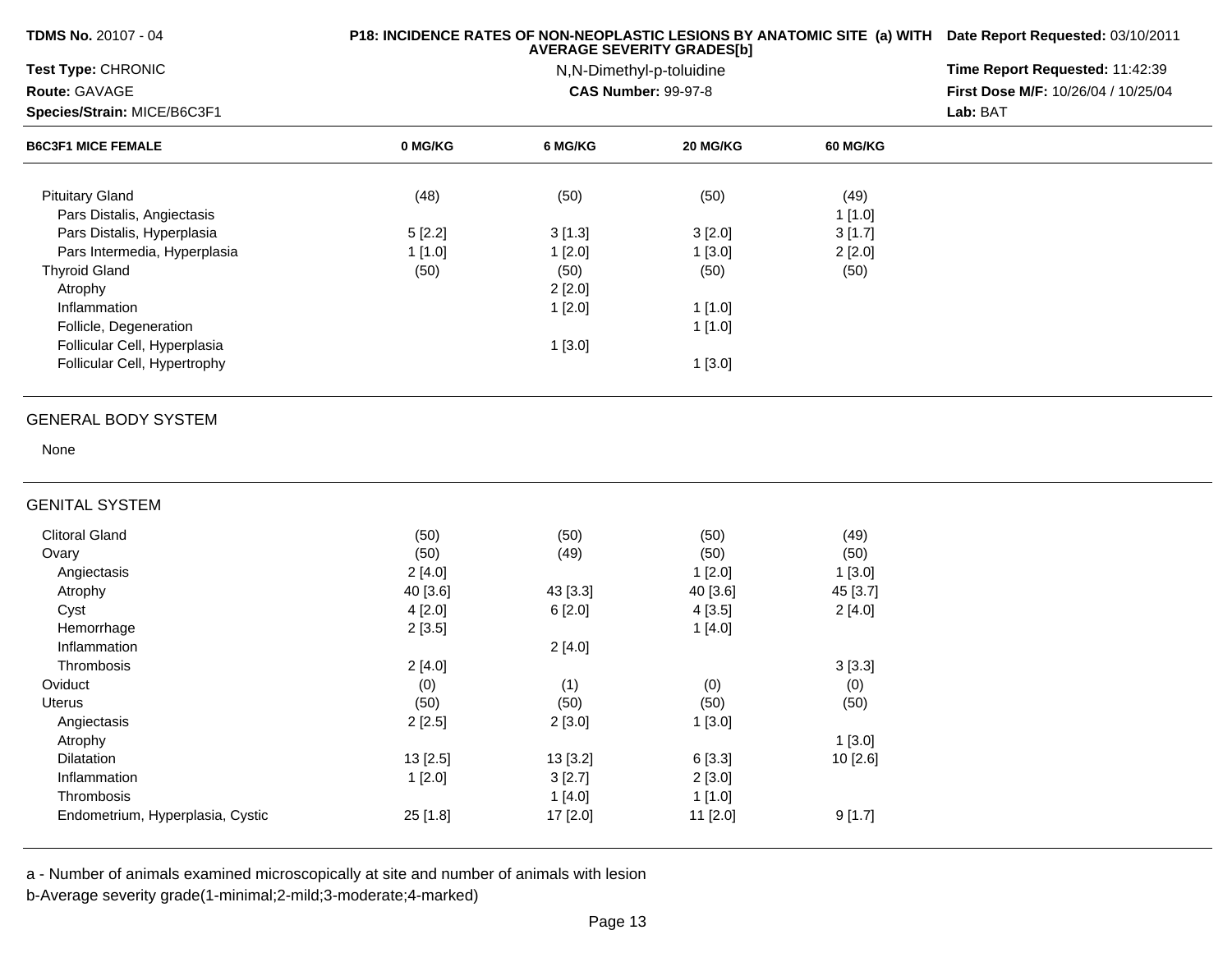| Test Type: CHRONIC<br>Route: GAVAGE<br>Species/Strain: MICE/B6C3F1<br><b>B6C3F1 MICE FEMALE</b> | 0 MG/KG  | 6 MG/KG  | N,N-Dimethyl-p-toluidine<br><b>CAS Number: 99-97-8</b><br>20 MG/KG |                 | Time Report Requested: 11:42:39<br>First Dose M/F: 10/26/04 / 10/25/04<br>Lab: BAT |
|-------------------------------------------------------------------------------------------------|----------|----------|--------------------------------------------------------------------|-----------------|------------------------------------------------------------------------------------|
|                                                                                                 |          |          |                                                                    |                 |                                                                                    |
|                                                                                                 |          |          |                                                                    |                 |                                                                                    |
|                                                                                                 |          |          |                                                                    |                 |                                                                                    |
|                                                                                                 |          |          |                                                                    | <b>60 MG/KG</b> |                                                                                    |
|                                                                                                 |          |          |                                                                    |                 |                                                                                    |
| <b>HEMATOPOIETIC SYSTEM</b>                                                                     |          |          |                                                                    |                 |                                                                                    |
| <b>Bone Marrow</b>                                                                              | (50)     | (50)     | (50)                                                               | (49)            |                                                                                    |
| Atrophy                                                                                         | 1[1.0]   | 2[1.5]   | 2[2.0]                                                             | 3[1.3]          |                                                                                    |
| Hyperplasia                                                                                     | 5[2.2]   | 14 [1.9] | 15[2.1]                                                            | 14 [2.1]        |                                                                                    |
| Lymph Node                                                                                      | (7)      | (3)      | (5)                                                                | (4)             |                                                                                    |
| Lumbar, Hemorrhage                                                                              |          |          |                                                                    | 1[3.0]          |                                                                                    |
| Mediastinal, Hyperplasia, Lymphoid                                                              |          |          | 1[3.0]                                                             |                 |                                                                                    |
| Renal, Ectasia                                                                                  | 2[4.0]   |          |                                                                    |                 |                                                                                    |
| Renal, Hemorrhage                                                                               |          | 1[4.0]   |                                                                    |                 |                                                                                    |
| Lymph Node, Mandibular                                                                          | (50)     | (50)     | (50)                                                               | (48)            |                                                                                    |
| Atrophy                                                                                         | 1[3.0]   | 4 [3.0]  | 5[2.0]                                                             | 5[2.4]          |                                                                                    |
| Hyperplasia, Lymphoid                                                                           | 3[2.3]   | 5[2.0]   |                                                                    | 3[2.0]          |                                                                                    |
| Hyperplasia, Plasma Cell                                                                        |          | 1[3.0]   |                                                                    |                 |                                                                                    |
| Lymph Node, Mesenteric                                                                          | (49)     | (49)     | (49)                                                               | (50)            |                                                                                    |
| Angiectasis                                                                                     | 1[2.0]   |          |                                                                    |                 |                                                                                    |
| Atrophy                                                                                         | 1[2.0]   | 5[2.0]   | 5[2.2]                                                             | 12 [2.9]        |                                                                                    |
| Hyperplasia, Lymphoid                                                                           | 7[2.3]   | 3[3.7]   | 1[2.0]                                                             |                 |                                                                                    |
| Infiltration Cellular, Plasma Cell                                                              |          |          | 1[3.0]                                                             |                 |                                                                                    |
| Inflammation, Granulomatous                                                                     |          |          |                                                                    | 1[4.0]          |                                                                                    |
| Necrosis                                                                                        |          |          |                                                                    | 1[1.0]          |                                                                                    |
| Spleen                                                                                          | (49)     | (49)     | (49)                                                               | (50)            |                                                                                    |
| Atrophy                                                                                         | 3[1.7]   | 8[1.8]   | 1[1.0]                                                             | 6[2.5]          |                                                                                    |
| Hematopoietic Cell Proliferation                                                                | 18 [2.1] | 23 [2.1] | 24 [2.3]                                                           | 21 [2.1]        |                                                                                    |
| Hyperplasia, Lymphoid                                                                           | 14 [2.1] | 15[1.7]  | 12 [2.0]                                                           | 15 [1.8]        |                                                                                    |
| Infarct                                                                                         |          | 1[2.0]   |                                                                    |                 |                                                                                    |
| Infiltration Cellular, Plasma Cell                                                              | 1[3.0]   |          |                                                                    |                 |                                                                                    |
| Pigmentation                                                                                    | 37 [1.1] | 39 [1.0] | 33[1.2]                                                            | 43 [1.1]        |                                                                                    |
| Capsule, Fibrosis                                                                               |          | 1 [3.0]  |                                                                    |                 |                                                                                    |
| Red Pulp, Atrophy                                                                               |          |          |                                                                    | 5[3.2]          |                                                                                    |
| Thymus                                                                                          | (50)     | (50)     | (48)                                                               | (48)            |                                                                                    |
|                                                                                                 |          |          |                                                                    |                 |                                                                                    |
| Atrophy                                                                                         | 46 [2.4] | 46 [2.5] | 39 [2.6]                                                           | 43 [2.7]        |                                                                                    |
| Hyperplasia, Histiocytic                                                                        |          | 1[2.0]   |                                                                    |                 |                                                                                    |
| Hyperplasia, Lymphoid                                                                           | 3[1.7]   |          |                                                                    |                 |                                                                                    |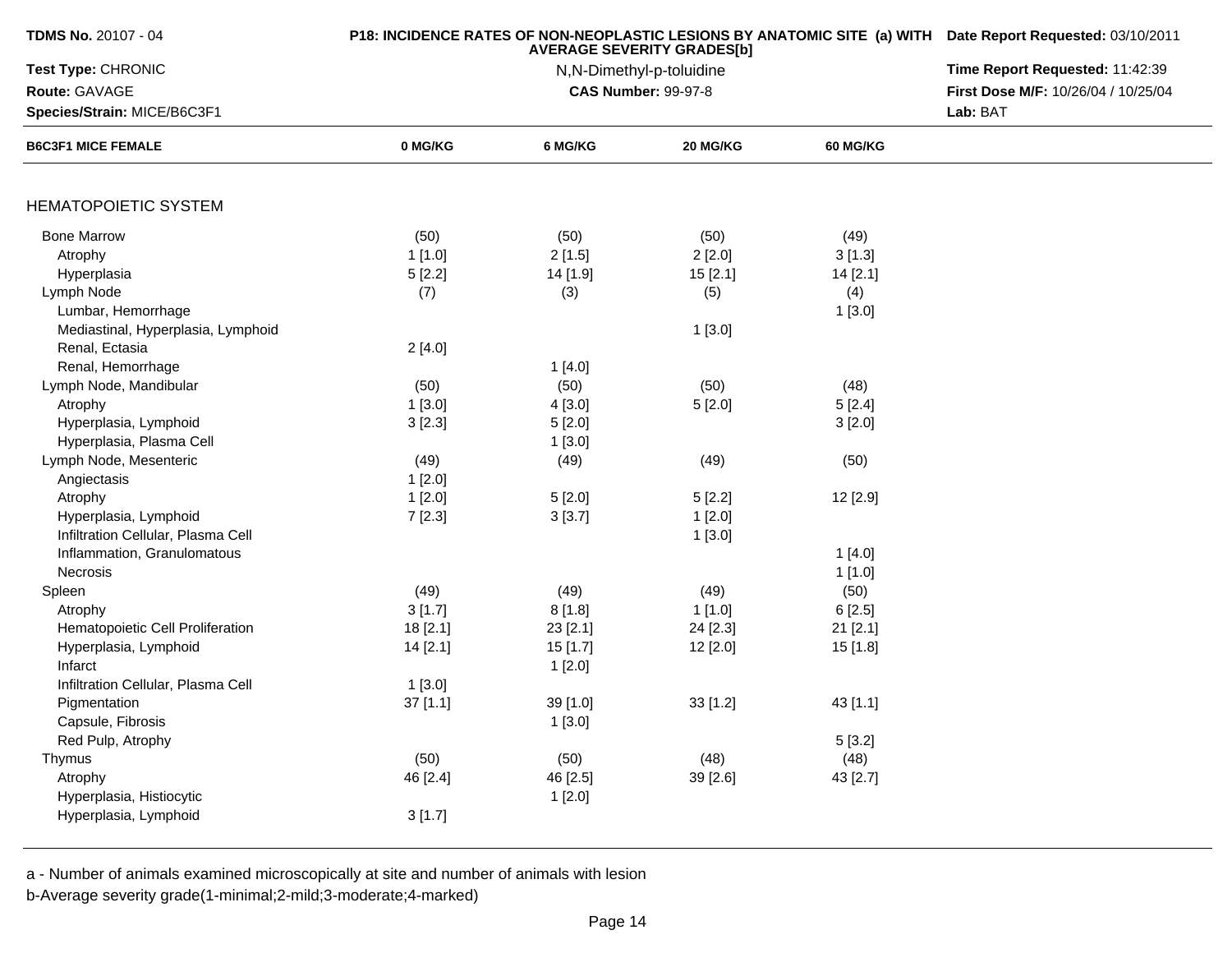| <b>TDMS No. 20107 - 04</b>                                                                                                                        |                                  | P18: INCIDENCE RATES OF NON-NEOPLASTIC LESIONS BY ANATOMIC SITE (a) WITH Date Report Requested: 03/10/2011<br>Time Report Requested: 11:42:39<br>First Dose M/F: 10/26/04 / 10/25/04<br>Lab: BAT |                                                                |                                                   |  |
|---------------------------------------------------------------------------------------------------------------------------------------------------|----------------------------------|--------------------------------------------------------------------------------------------------------------------------------------------------------------------------------------------------|----------------------------------------------------------------|---------------------------------------------------|--|
| Test Type: CHRONIC<br>Route: GAVAGE<br>Species/Strain: MICE/B6C3F1                                                                                |                                  |                                                                                                                                                                                                  |                                                                |                                                   |  |
| <b>B6C3F1 MICE FEMALE</b>                                                                                                                         | 0 MG/KG                          | 6 MG/KG                                                                                                                                                                                          | 20 MG/KG                                                       | 60 MG/KG                                          |  |
| <b>INTEGUMENTARY SYSTEM</b>                                                                                                                       |                                  |                                                                                                                                                                                                  |                                                                |                                                   |  |
| <b>Mammary Gland</b><br>Skin<br>Hemorrhage<br>Inflammation<br>Ulcer<br>Dermis, Fibrosis<br>Epidermis, Hyperplasia<br>Sebaceous Gland, Hyperplasia | (50)<br>(50)<br>1[2.0]<br>1[2.0] | (50)<br>(50)<br>2[3.0]<br>2[3.5]<br>1[2.0]                                                                                                                                                       | (50)<br>(50)<br>1[4.0]<br>2[2.0]<br>1[2.0]<br>2[2.5]<br>1[2.0] | (50)<br>(50)<br>1[3.0]<br>1[3.0]                  |  |
| MUSCULOSKELETAL SYSTEM                                                                                                                            |                                  |                                                                                                                                                                                                  |                                                                |                                                   |  |
| Bone<br>Fibro-Osseous Lesion<br>Fracture<br>Osteopetrosis<br><b>Skeletal Muscle</b><br>Inflammation                                               | (50)<br>3[1.7]<br>1[1.0]<br>(0)  | (50)<br>5[1.6]<br>1[2.0]<br>(2)<br>1[3.0]                                                                                                                                                        | (50)<br>6[1.5]<br>(1)                                          | (50)<br>11 [1.5]<br>$\mathbf{1}$<br>1[1.0]<br>(2) |  |
| NERVOUS SYSTEM                                                                                                                                    |                                  |                                                                                                                                                                                                  |                                                                |                                                   |  |
| <b>Brain</b><br>Necrosis<br>Olfactory Lobe, Atrophy<br>Peripheral Nerve<br>Spinal Cord                                                            | (50)<br>1[3.0]<br>(0)<br>(0)     | (50)<br>(0)<br>(0)                                                                                                                                                                               | (50)<br>1 [1.0]<br>(1)<br>(1)                                  | (49)<br>8[1.6]<br>(0)<br>(0)                      |  |
| <b>RESPIRATORY SYSTEM</b>                                                                                                                         |                                  |                                                                                                                                                                                                  |                                                                |                                                   |  |
| Lung<br>Foreign Body<br>Hemorrhage<br>Inflammation                                                                                                | (50)                             | (50)<br>-1<br>2[2.5]                                                                                                                                                                             | (50)<br>1[1.0]                                                 | (50)<br>$\overline{2}$<br>2[4.0]                  |  |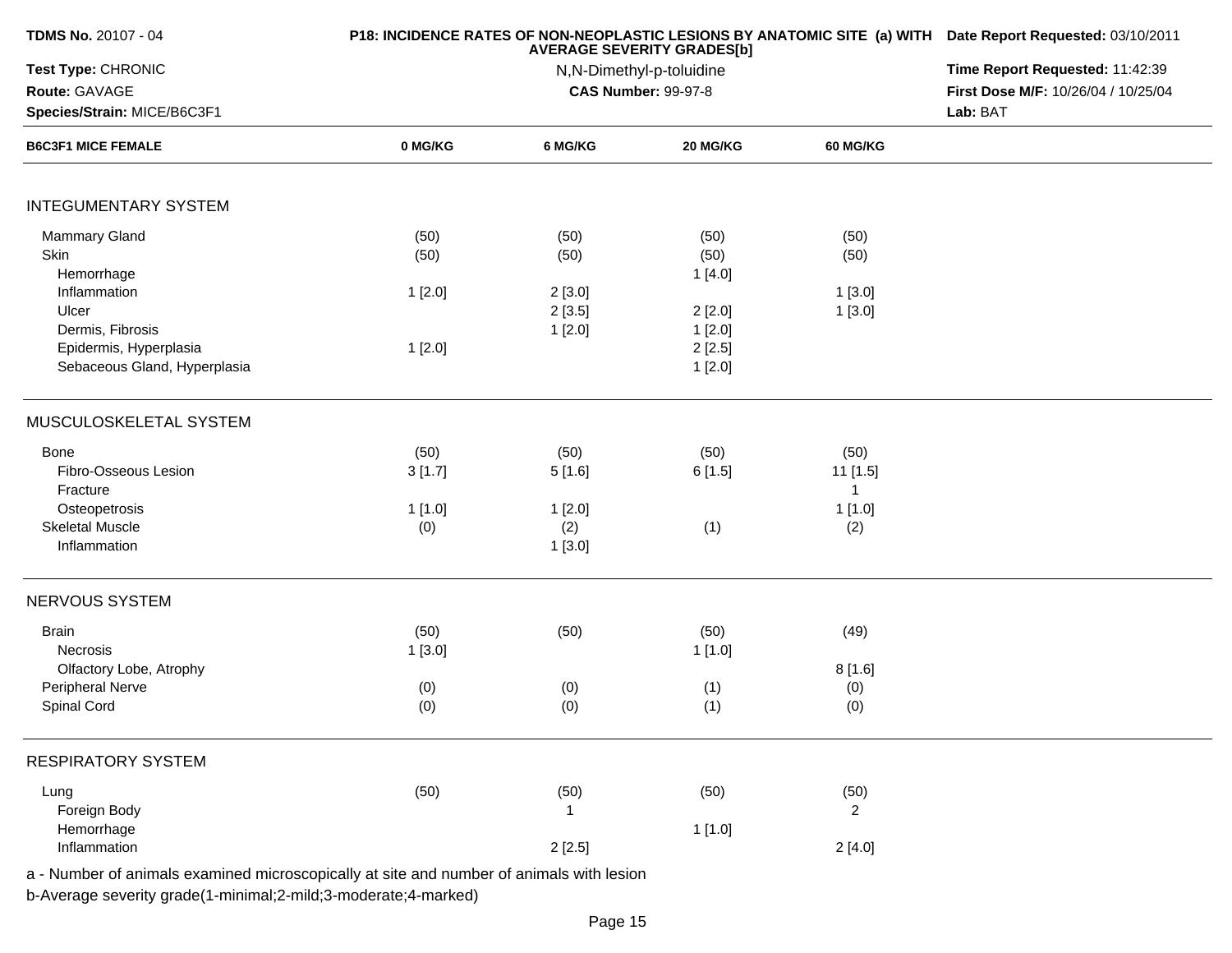| <b>TDMS No. 20107 - 04</b>                                      |            | <b>AVERAGE SEVERITY GRADES[b]</b> | P18: INCIDENCE RATES OF NON-NEOPLASTIC LESIONS BY ANATOMIC SITE (a) WITH Date Report Requested: 03/10/2011<br>Time Report Requested: 11:42:39 |                 |                                     |
|-----------------------------------------------------------------|------------|-----------------------------------|-----------------------------------------------------------------------------------------------------------------------------------------------|-----------------|-------------------------------------|
| <b>Test Type: CHRONIC</b>                                       |            | N,N-Dimethyl-p-toluidine          |                                                                                                                                               |                 |                                     |
| Route: GAVAGE                                                   |            |                                   | <b>CAS Number: 99-97-8</b>                                                                                                                    |                 | First Dose M/F: 10/26/04 / 10/25/04 |
| Species/Strain: MICE/B6C3F1                                     |            |                                   |                                                                                                                                               | Lab: BAT        |                                     |
| <b>B6C3F1 MICE FEMALE</b>                                       | 0 MG/KG    | 6 MG/KG                           | <b>20 MG/KG</b>                                                                                                                               | <b>60 MG/KG</b> |                                     |
| Alveolar Epithelium, Hyperplasia                                | 2[3.0]     | 3[2.3]                            | 8[1.5]                                                                                                                                        | 2[1.0]          |                                     |
| Alveolus, Infiltration Cellular, Histiocyte                     | 1[1.0]     |                                   |                                                                                                                                               | 7[1.4]          |                                     |
| Bronchiole, Epithelium, Necrosis                                |            |                                   |                                                                                                                                               | 1[1.0]          |                                     |
| Bronchiole, Epithelium, Regeneration                            |            |                                   |                                                                                                                                               | 5[1.8]          |                                     |
| Bronchus, Necrosis                                              |            |                                   |                                                                                                                                               | 5[1.6]          |                                     |
| Bronchus, Epithelium, Regeneration                              |            |                                   |                                                                                                                                               | 5[2.0]          |                                     |
| Nose                                                            | (50)       | (49)                              | (50)                                                                                                                                          | (50)            |                                     |
| Inflammation                                                    | 3[1.0]     | 7 [1.0]                           | 3[1.0]                                                                                                                                        | 32 [1.3]        |                                     |
| Glands, Lateral Wall, Dilatation                                |            |                                   |                                                                                                                                               | 2[1.5]          |                                     |
| Glands, Olfactory Epithelium, Dilatation                        | $13$ [1.0] | 14[1.1]                           | 20 [1.0]                                                                                                                                      | 46 [2.3]        |                                     |
| Glands, Olfactory Epithelium, Hyperplasia                       | 2[1.0]     | 14 [1.0]                          | 14[1.1]                                                                                                                                       | 50 [2.2]        |                                     |
| Glands, Olfactory Epithelium, Metaplasia,<br>Respiratory        | 2[1.0]     | 5[1.0]                            | 7 [1.0]                                                                                                                                       | 44 [2.3]        |                                     |
| Glands, Respiratory Epithelium, Dilatation                      | 10[1.0]    | 17 [1.0]                          | 15[1.1]                                                                                                                                       | 33[1.4]         |                                     |
| Glands, Respiratory Epithelium, Hyperplasia                     |            | 2[1.0]                            | 12 [1.2]                                                                                                                                      | $13$ [1.2]      |                                     |
| Glands, Respiratory Epithelium, Metaplasia,<br>Respiratory      |            |                                   | 10 [1.0]                                                                                                                                      | 10 [1.4]        |                                     |
| Nasolacrimal Duct, Hyperplasia, Regenerative                    |            |                                   |                                                                                                                                               | 4[2.5]          |                                     |
| Nerve, Atrophy                                                  |            |                                   |                                                                                                                                               | 41 [2.3]        |                                     |
| Olfactory Epithelium, Accumulation, Hyaline<br><b>Droplet</b>   | 2[1.0]     | 5[1.0]                            | 8[1.0]                                                                                                                                        | 15[1.1]         |                                     |
| Olfactory Epithelium, Degeneration                              |            |                                   |                                                                                                                                               | 1[1.0]          |                                     |
| Olfactory Epithelium, Metaplasia, Respiratory                   | 1[1.0]     | 6[1.0]                            | 14[1.1]                                                                                                                                       | 46 [2.9]        |                                     |
| Olfactory Epithelium, Necrosis                                  |            |                                   | 3[1.3]                                                                                                                                        | 6[2.3]          |                                     |
| Respiratory Epithelium, Accumulation, Hyaline<br><b>Droplet</b> | $33$ [1.2] | 34[1.1]                           | 39 [1.2]                                                                                                                                      | 36[1.1]         |                                     |
| Respiratory Epithelium, Hyperplasia                             | $11$ [1.0] | 15 [1.0]                          | 11 [1.0]                                                                                                                                      | 30[1.2]         |                                     |
| Respiratory Epithelium, Hyperplasia,<br>Regenerative            |            |                                   |                                                                                                                                               | 3[1.3]          |                                     |
| Respiratory Epithelium, Necrosis                                |            |                                   |                                                                                                                                               | 5[2.0]          |                                     |
| Transitional Epithelium, Hyperplasia,<br>Regenerative           |            |                                   |                                                                                                                                               | 1[2.0]          |                                     |
| Transitional Epithelium, Necrosis                               |            |                                   |                                                                                                                                               | 2[2.0]          |                                     |
| Vomeronasal Organ, Necrosis                                     |            |                                   |                                                                                                                                               | 4[1.5]          |                                     |
| Trachea                                                         | (50)       | (50)                              | (50)                                                                                                                                          | (50)            |                                     |
| Inflammation                                                    |            |                                   |                                                                                                                                               | 1[2.0]          |                                     |
| Glands, Hyperplasia                                             |            |                                   |                                                                                                                                               | 1[2.0]          |                                     |